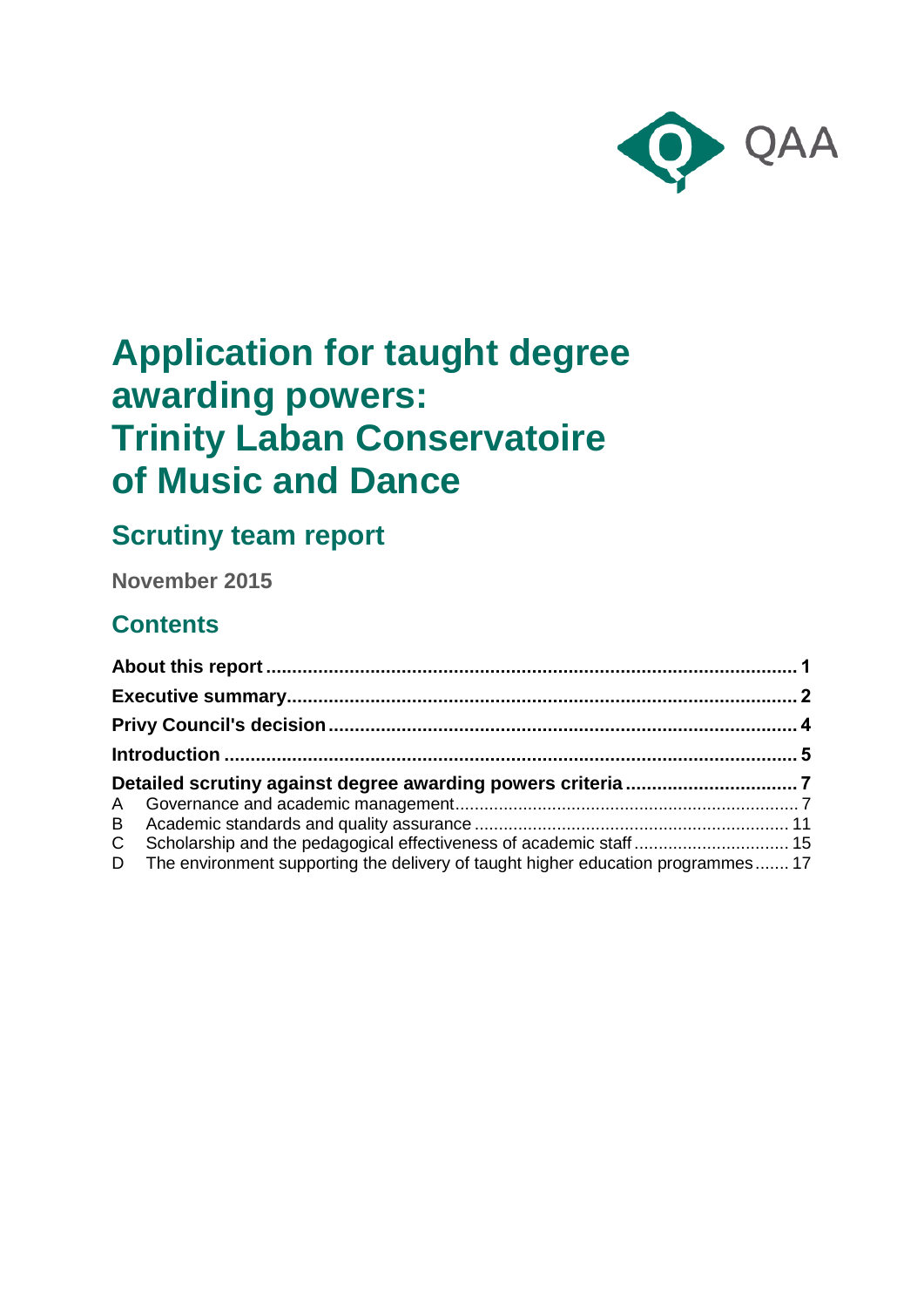# <span id="page-1-0"></span>**About this report**

-

This report reflects the findings of a team appointed by the Quality Assurance Agency for Higher Education (QAA) to conduct a detailed scrutiny of an application from Trinity Laban Conservatoire of Music and Dance for the power to award taught degrees.

The application was considered under criteria approved by Government in 2004. In advising on applications, QAA is guided by the relevant criteria and the associated evidence requirements. QAA's work in this area is overseen by its Advisory Committee on Degree Awarding Powers (ACDAP), a subcommittee of the QAA Board.

ACDAP's initial consideration of applications establishes whether an applicant has made a case to proceed to detailed scrutiny of the application and the evidence on which it is based. If satisfied on this matter, ACDAP agrees that a team may be appointed to conduct the scrutiny and prepare a report, enabling ACDAP to determine the nature of the recommendation it will make to the QAA Board.

Scrutiny teams produce reports following each of the engagements undertaken. The final report reflects the team's findings and is structured around the four main criteria contained in the 2004 TDAP criteria, $1$  namely:

- governance and academic management
- academic standards and quality assurance
- scholarship and the pedagogical effectiveness of academic staff
- the environment supporting the delivery of taught higher education programmes.

Subject to the approval of the Board, QAA's advice is communicated to the appropriate minister. This advice is provided in confidence. The minister determines whether it should be disclosed to the applicant. A final decision on an application, and the notification of that decision, is a matter for the Privy Council.

<sup>1</sup> The TDAP criteria are available in Appendix 1 of the Department for Business, Innovation and Skills' *Applications for the grant of taught degree awarding powers, research degree awarding powers and university title: Guidance for applicant organisations in England and Wales (August 2004)* at [www.gov.uk/government/uploads/system/uploads/attachment\\_data/file/32388/11-781-applications-for-degree](http://www.gov.uk/government/uploads/system/uploads/attachment_data/file/32388/11-781-applications-for-degree-awarding-powers-guidance.pdf)[awarding-powers-guidance.pdf](http://www.gov.uk/government/uploads/system/uploads/attachment_data/file/32388/11-781-applications-for-degree-awarding-powers-guidance.pdf) (PDF, 304KB)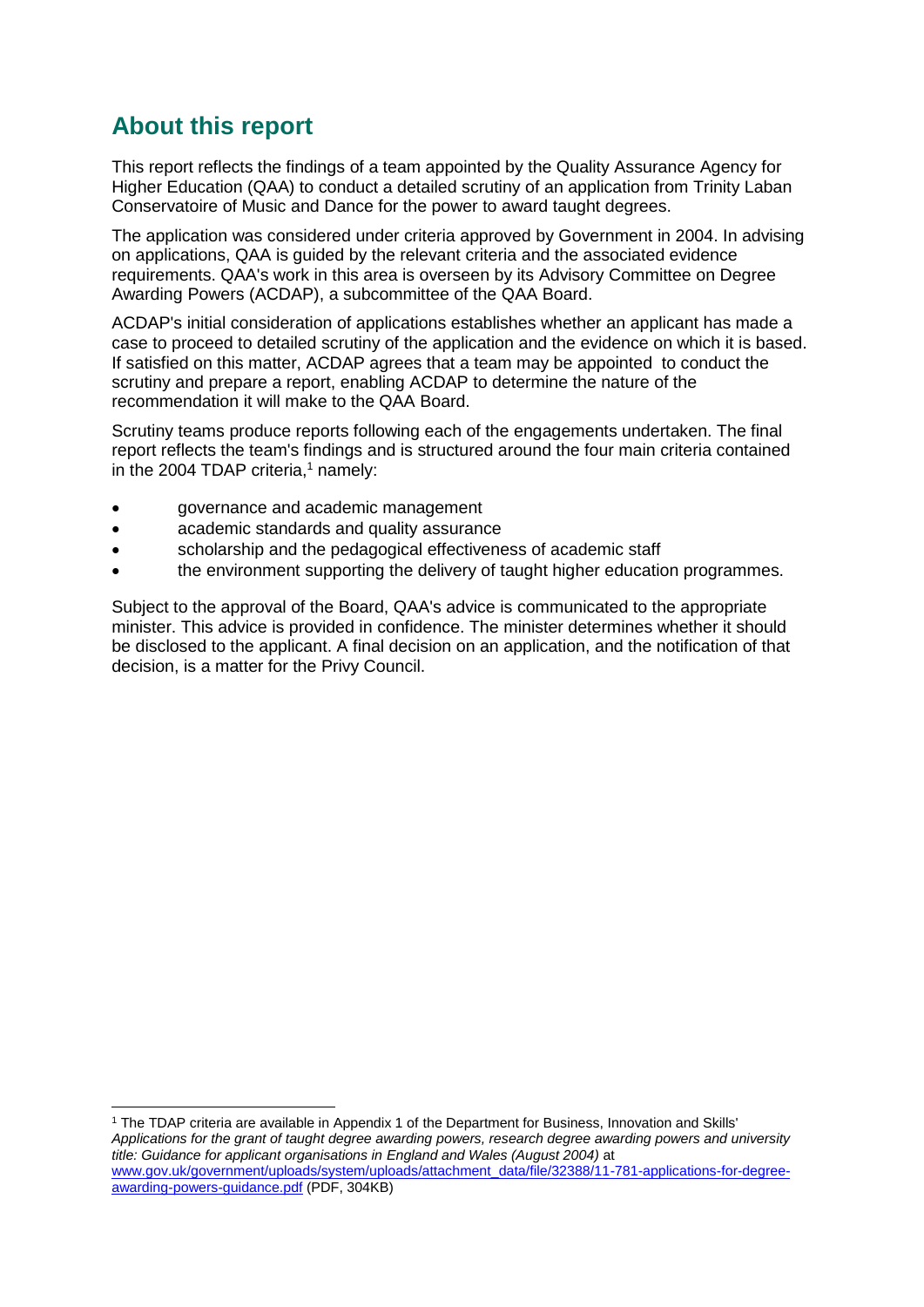# <span id="page-2-0"></span>**Executive summary**

#### **Governance and academic management**

Trinity Laban Conservatoire of Music and Dance (the Conservatoire) is a two-faculty institution located on four sites in south-east London. Two of these sites housed the former Trinity College of Music and Laban (the two institutions merged in 2005); students in Musical Theatre sit structurally within the Faculty of Music but with much of their learning taking place at premises in New Cross. The Conservatoire's degree programmes currently lead to awards given by City University London (the University), which supports the present application.

Governance is in the hands of a Board of Governors (the Board), which was found to be competent and, in its composition, fit for purpose. Members demonstrate their commitment to the Conservatoire in ways which range from attending concerts to providing networking opportunities for students and graduates. The Board conducts much of its detailed business through its Audit, and its Finance and General Purposes Committees. Both are fit for purpose, and the Conservatoire's financial position is generally (if cautiously) healthy. This report draws attention to the fact, with which the Conservatoire is comfortable, that the Chair of the Board is also the Chair of the Finance and General Purposes Committee.

The Conservatoire has a strong senior management team (the Principal's Management Group), and is well led. Both faculties are characterised by strong leadership and engaged and sometimes forceful staff groups. The report cites no significant difficulties in this area, and all issues raised by the scrutiny team were adequately answered.

An underlying theme of this and previous external scrutinies has been the extent to which the Conservatoire operates as an integrated whole, and the extent to which the very different structures and traditions of Music and Dance training create a centrifugal push. The Conservatoire is very aware of this tension and has taken deliberate steps to strengthen integration; these are explained in the report. Overall, though this is work in progress it does not emerge as problematic in the context of the taught degree awarding powers (TDAP) criteria.

The Conservatoire has a fairly traditional committee structure headed by an Academic Board (on which, unusually, a member of the Board sits as observer), which is complemented by faculty and sub-faculty management groups. This operates in a satisfactory manner.

#### **Academic standards and quality assurance**

In any TDAP application a scrutiny team will explore the manner in which the applicant institution discharges its contractual obligations to the awarding body; the manner in which it exercises any devolved powers it may have been granted; and the extent to which it demonstrates its readiness to assume the additional responsibilities associated with the granting of TDAP.

In the present case the Conservatoire discharges its contractual responsibilities to the full satisfaction of the awarding body. In consequence it has been granted devolved powers in areas which include annual monitoring, where it has put in place a structure which the awarding body has cited as commendable, a view from which the scrutiny team would not demur. Nor does the team have any reason to doubt that the Conservatoire would have the capacity to assume the additional responsibilities associated with TDAP. Its Registry is efficient and well managed; its deliberative structure is sound; its management is firm; there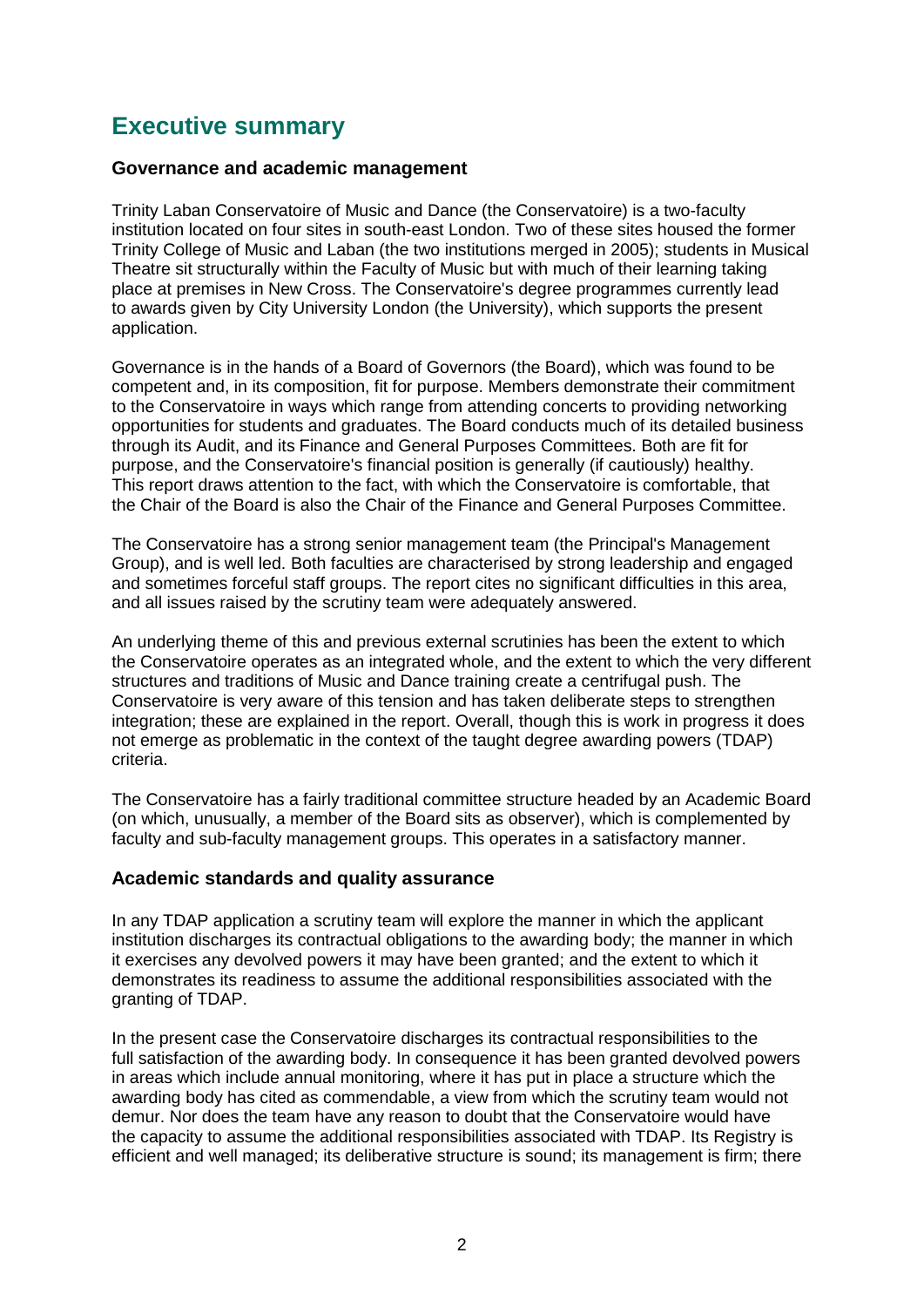is a unified commitment among staff and students; and, unusually for an applicant institution, it already awards its own diplomas following a Privy Council ruling some years ago.

Turning to the criteria in greater detail, the Conservatoire is compliant with all external requirements and expectations; it makes appropriate use of external advice in programme planning and monitoring; its management information systems are fit for purpose; its resource allocation methods are rational, realistic and strategic; its staff and students are well apprised of their rights and responsibilities; evidence from external examiner reports is overwhelmingly positive; and it is increasingly taking deliberate steps in the direction of institutional-level quality enhancement.

#### **Scholarship and the pedagogical effectiveness of academic staff**

The Conservatoire is developing an approach to research which, while accepting of the desirability of research within the remit of the Research Excellence Framework (to which it submitted 11.6 full-time equivalent staff in 2014, achieving an outcome which it considered very satisfactory), is not circumscribed by it. A policy paper has been produced which encourages a broader and performance-related approach, and the Conservatoire is in the process of debating and implementing it at institutional level.

An analysis of the curricula vitae of all academic staff has been undertaken. From this it can be concluded that staff are, in a manner appropriate to a Conservatoire, professionally and academically engaged, and competent to teach the classes for which they are responsible in a manner which meets the expectations of all relevant external reference points.

The Conservatoire's staff complement includes a high proportion of hourly-paid professional staff from the dance and (particularly) music professions. The contribution made by these staff, many of them distinguished figures in their field, is valued by full-time staff and students alike, and the Conservatoire is currently planning to incorporate them in its staff development framework – a framework which already appears both sound and generous.

While only a small minority of teaching staff are likely to be submitted to the next Research Excellence Framework, the Conservatoire claims that this does not mean that the spirit of enquiry and discovery is other than fundamental to its higher education operations. While the scrutiny team takes the view that the structures in place to support and nurture this spirit are as yet incomplete, the claim as a whole is one which the team would largely endorse.

#### **The environment supporting the delivery of taught higher education programmes**

The information the Conservatoire provides for potential applicants should leave them in no doubt about the nature of the institution they might be joining, including the strongly professional dimension to their study and the high expectations which the Conservatoire, as a highly selective institution, has of its students. Induction is thorough, and the subsequent supports range from those for students with additional needs (around one in five fall into this category) to specialist libraries and a satisfactory and developing virtual learning environment (VLE).

Students reported positively on all these matters, as they did on the quality of their interactions with teaching staff. A complaints procedure is in place (but little used); information provided is clear and accurate; and, both formally through its equal opportunities structures and less formally as a result of its small size and informal and participative ethos, the Conservatoire reaches out to make its students feel both welcome and professionally focused.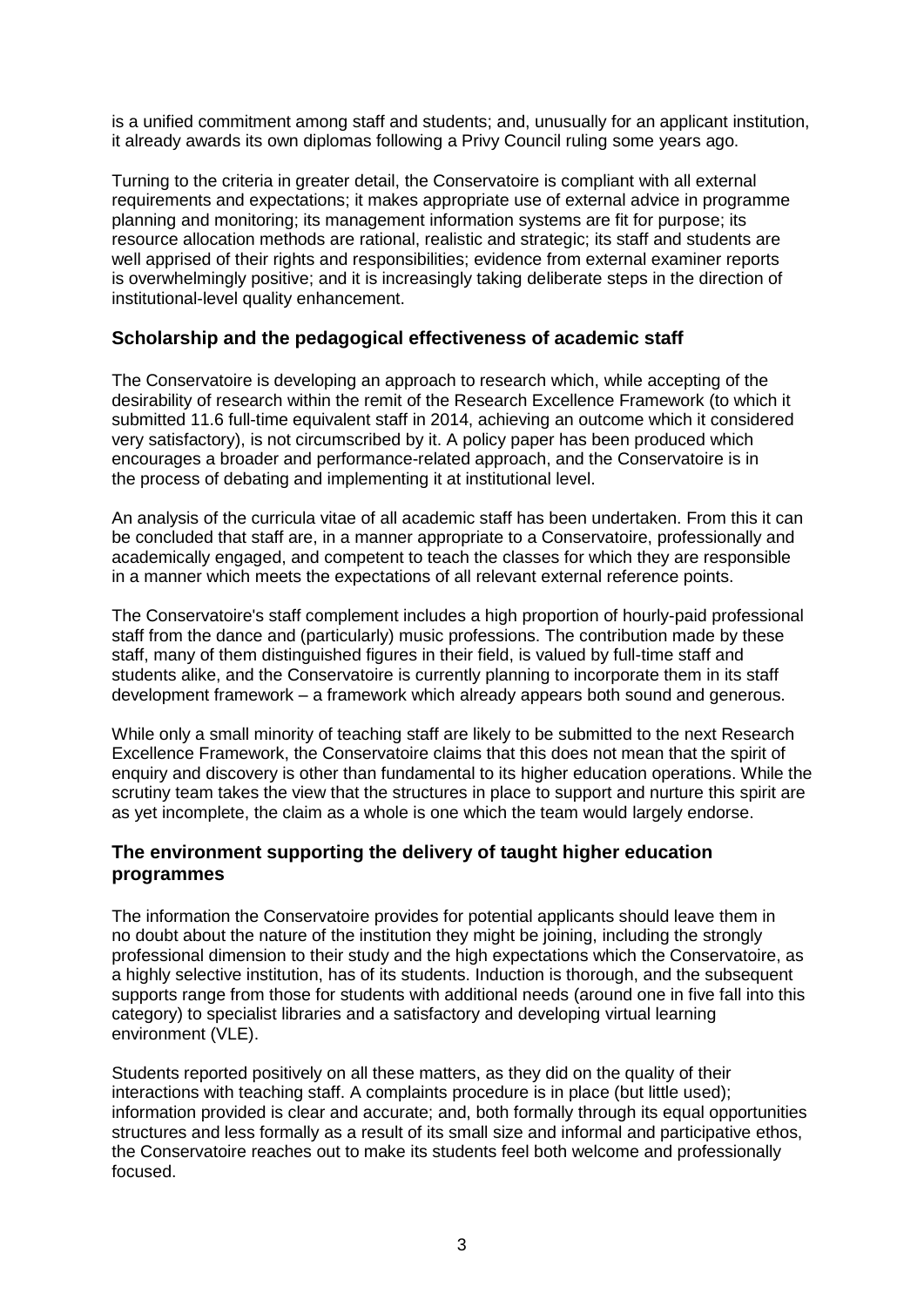The two areas where reservations are expressed relate to the extent to which it has succeeded in returning all student work within a specified time frame which, even if it were adhered to, has attracted critical comment from students and external reviews; and its failure to achieve what it considers acceptable response rates to internal evaluation questionnaires.

# <span id="page-4-0"></span>**Privy Council's decision**

The Privy Council's decision is to grant Trinity Laban Conservatoire of Music and Dance indefinite taught degree awarding powers from 2 February 2016.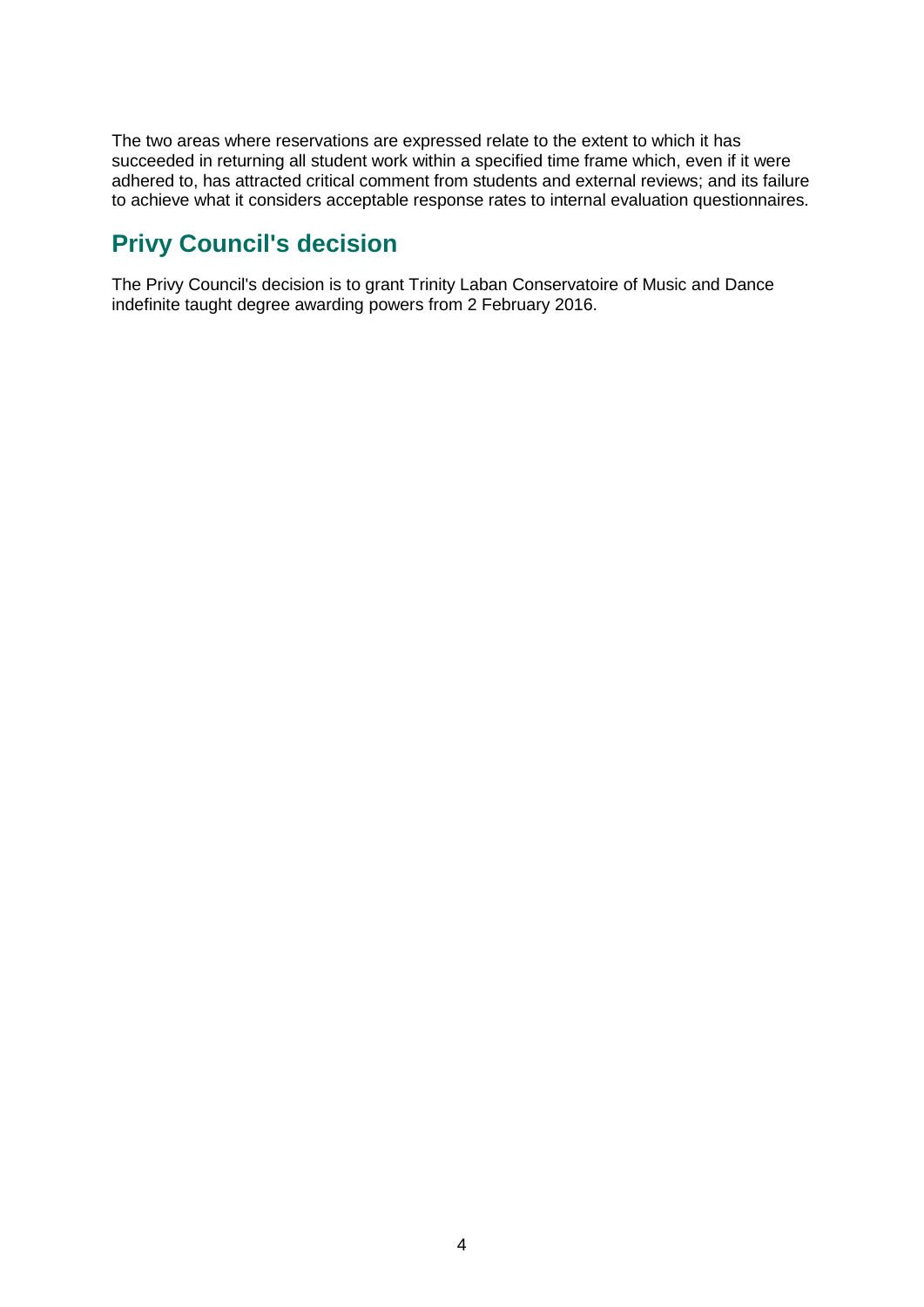### <span id="page-5-0"></span>**Introduction**

This report provides a summary of the work and findings of the scrutiny team (the team) appointed by QAA to review in detail the evidence submitted in support of an application for TDAP by Trinity Laban Conservatoire of Music and Dance.

The application was considered by ACDAP in November 2014, when the Committee agreed to proceed to the detailed scrutiny of the application. The team appointed to conduct the detailed scrutiny comprised Professor Richard Allen, Professor Malcolm Cook and Professor Clare Pickles and Ms Corinne Smith (secretary). The detailed scrutiny was managed on behalf of QAA by Professor Robert Harris, Assistant Director.

The detailed scrutiny began in December 2014, culminating in a report to ACDAP in November 2015. In the course of the scrutiny, the team read a wide range of documents presented as part of the evidence in support of the application. The team also spoke to a range of stakeholders, and observed meetings and events pertinent to the application.

### **Key information about Trinity Laban Conservatoire of Music and Dance**

Trinity Laban Conservatoire of Music and Dance (the Conservatoire) was established in 2005 through the merger of two specialist institutions: Trinity College of Music (founded 1872) and Laban (founded 1948). The Conservatoire employs 29 full-time permanent academic staff, some 50 part-time permanent academic staff (including two professors), 129 permanent hourly-paid academic staff making a teaching contribution equivalent to at least 0.1 full-time equivalence, and 54 such staff contributing less than this. In addition, a wide range of visiting academic staff contribute to the life of the Conservatoire in ways which include masterclasses, seminars, workshops, ensemble direction, mentoring and research. The Conservatoire also employs approximately 194 permanent or fixed-term administrative staff.

The Conservatoire's mission statement is:

Trinity Laban Conservatoire of Music and Dance is an international artistic and educational community that brings together performers and practitioners to train, collaborate, research and perform in inspiring creative, intellectual and physical spaces. We identify, support and develop talented and innovative performers and creators wherever they may be found and throughout their creative lives*.*

The Conservatoire had 994 registered students on award-bearing programmes in academic year 2014-15. Sixty-seven per cent of students were from the UK, 21 per cent from the EU and 12 per cent were classed as international students.

The Conservatoire offers the following degrees on behalf of City University London with student numbers registered for the academic year 2014-15 (at 1 October 2014) in brackets:

#### **Undergraduate**

BA (Hons) Contemporary Dance (271) BA (Hons) Musical Theatre Performance (65) BMus (Hons) Performance/Composition/Jazz (356)

#### **Postgraduate**

MPhil/PhD in Creative Practice: (Dance/Music/Collaborative Arts) MPhil/PhD in (Dance and/or Music) Science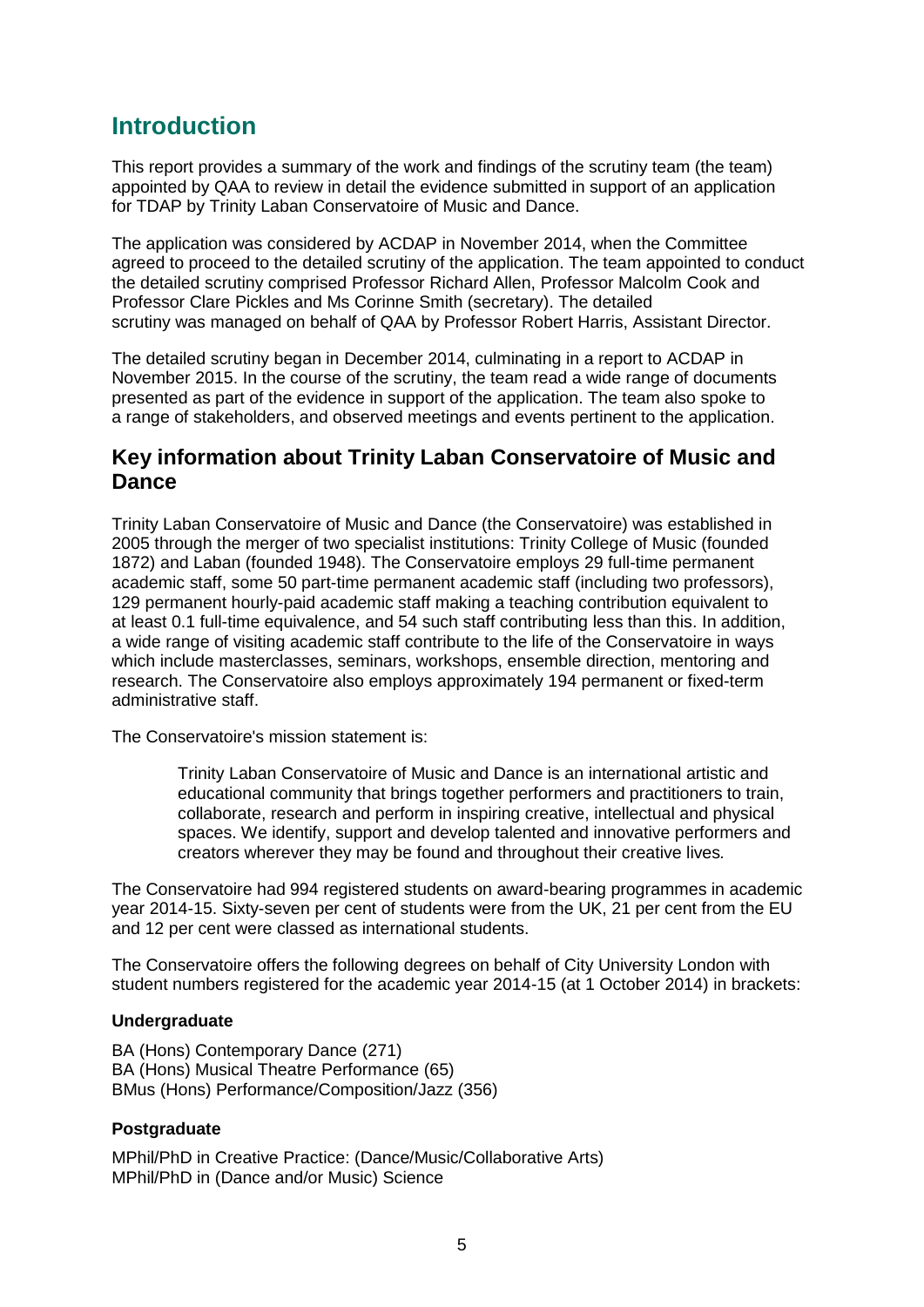MPhil/PhD in (Dance and/or Music) Pedagogy (total of 24 on MPhil/PhD programmes) MA Choreography (11) MA Creative Practice (18) MA Dance Performance (12) MA The Body In Performance (10) MA Music Education and Performance (6) MFA Creative Practice Dance/Music (10) MMus Performance/Composition/Jazz/Creative Practice (88) MSc Dance Science (18) Postgraduate Diploma Community Dance (9)

#### **The Conservatoire also offers the following programmes under its own validation:**

Diploma in Dance Studies (available until July 2016) (17) Postgraduate Artist Diploma (Performance/Composition/Jazz) (25) Postgraduate Diploma (Performance/Composition/Jazz) (32) Postgraduate Certificate/Diploma: The Teaching Musician (22)

In addition, the following courses were validated during the 2014-15 academic year for future entry:

#### **Undergraduate**

Graduate Diploma in Dance Studies

#### **Postgraduate**

MFA Choreography MFA Dance Science

The Conservatoire is divided academically into two faculties, each of which is further subdivided into a number of departments:

#### **Faculty of Music**

- Academic Studies
- **Composition**
- Jazz
- Musical Theatre (September 2015 onwards)
- Piano and Keyboard Instruments
- **Strings**
- Voice
- Wind, Brass and Percussion

#### **Faculty of Dance**

- Undergraduate Studies
- Postgraduate Studies
- Professional development programmes

#### **Cross-faculty departments**

- Research
- Learning Enhancement
- Learning and Participation.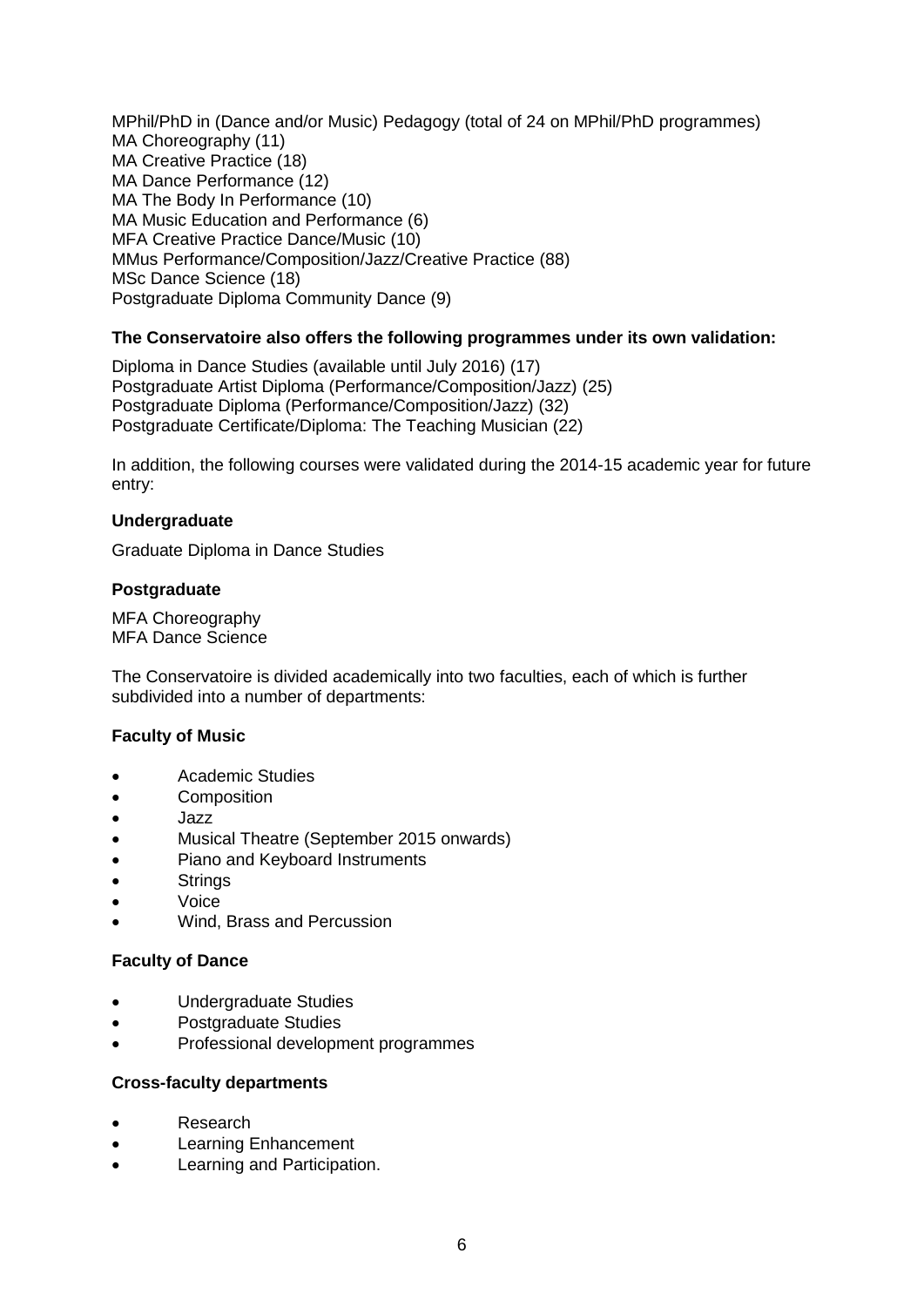## <span id="page-7-0"></span>**Detailed scrutiny against taught degree awarding powers criteria**

### <span id="page-7-1"></span>**A Governance and academic management**

#### **Criterion A1**

An organisation granted taught degree awarding powers is governed, managed and administered effectively, with clear and appropriate lines of accountability for its academic responsibilities. Its financial management is sound and a clear relationship exists between its financial policy and the safeguarding of the quality and standards of its higher education provision. In the case of an organisation that is not primarily a higher education institution; its principal activities are compatible with the provision of higher education programmes and awards.

1 The Conservatoire's Board of Governors (the Board) contains independent members with expertise in relevant professions and in both commercial and higher education management. The scrutiny team reviewed the manner in which the Board and its constituent subcommittees discharge their respective responsibilities. The Board, which was found to be diligent and competent, sets the parameters for financial planning, and senior managers' performance in working within them is kept under review by the Finance and General Purposes Committee. The team, noting that the Chair of the Board is also Chair of the Finance and General Purposes Committee, a dual role requested by the Chair himself, did raise this matter, but was told that the Conservatoire is alert to the potential difficulties involved.

2 Within the Conservatoire the focal point for financial and strategic planning, resource allocation and implementation is the Principal's Management Group, which consists of senior academic and support staff managers, including the Directors of Music and Dance. Observation of this Group confirms that it is properly constituted and fit for purpose. At faculty level, effective and broadly parallel structures are in place. Faculty management groups are supported by departmental meetings and undergraduate and postgraduate programme committees, whose Chairs' membership of the institutional-level Academic Standards and Quality Board (ASQB) is designed to achieve both vertical and horizontal integration. The scrutiny team, finding that size and structural simplicity enable lines of communication to be short, confirms the effectiveness of current systems.

3 The Academic Board is the senior internal committee: a member of the Board of Governors sits on it as an observer. It exercises its responsibilities mainly through a suite of properly constituted subcommittees. Of these, the ASQB is of particular relevance to this scrutiny. The scrutiny team, exploring why this body has no remit for curriculum development, learned that following the disestablishment of the former Curriculum Development Committee this remit is reserved by the Academic Board. The team also established that, while the Conservatoire's senior committees contain in most cases only a small minority of non-office holders (none in the case of the Academic Board), opportunities do exist at faculty level and below for staff of all levels to engage in curriculum development discussions and workshops, and for these engagements to contribute to faculty planning.

4 In the context of the successful merger of two very different institutions, in spite of the creation of a robust unitary governance structure, the scrutiny team noted (and representatives of the awarding body confirmed) that the Conservatoire has taken a more cautious approach to academic integration. Such integration is currently largely limited to a well-received 10-credit programme component (CoLab), wherein students spend a fortnight working on collaborative projects across disciplines and years, and Musical Theatre. This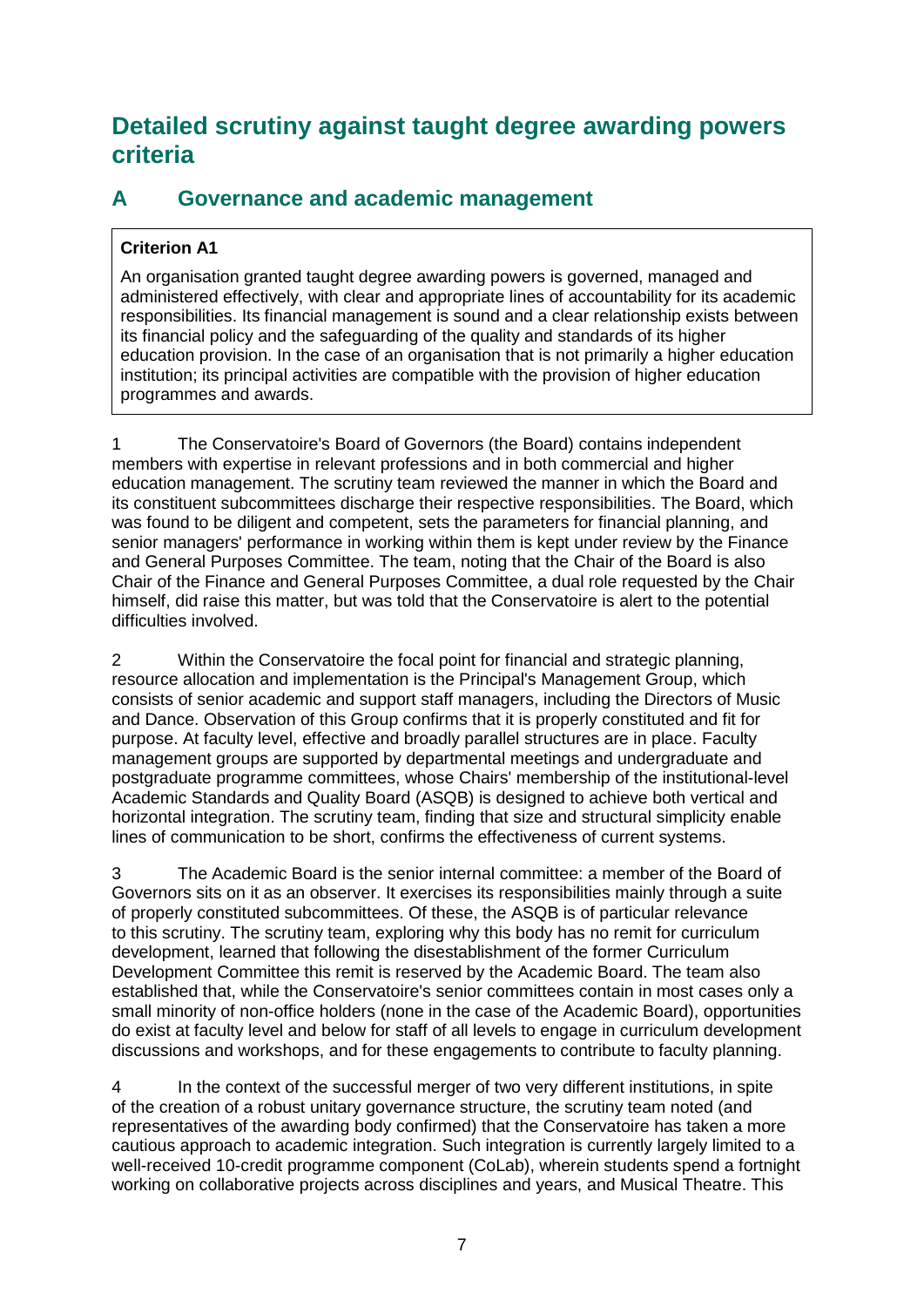latter, a successful initiative located in the Faculty of Music but drawing also on the resources of the Faculty of Dance, has benefited from the increased institutional awareness of its space and technical requirements which led to the allocation of bespoke premises adapted to its needs. While this constitutes a significant step forward, the team judges, primarily on the basis of its meetings with programme staff and students, that Musical Theatre has yet to be fully integrated into institutional operations.

5 The Conservatoire has also made two significant senior cross-faculty appointments, both of which constitute constructive steps along the road to greater integration. The Head of Learning Enhancement chairs the ASQB, and the Head of Research was responsible for overseeing the Conservatoire's submission to the Research Excellence Framework. The two post-holders report, respectively, to the Directors of Music and Dance, who exercise cross-institutional executive responsibility for these areas.

6 The Conservatoire has effective and independent institutional leadership, governance and management, achieving high levels of engagement from a full-time staff cohort which appears willing to apply its creative and expressive talents to lively and constructive debate.

7 The Conservatoire is a company limited by guarantee and without share capital, and is a legally recognised higher education institution with student numbers directly allocated by the Higher Education Funding Council for England (HEFCE). While its programmes of study leading to degree-level awards are validated by City University London (the University), it makes certificate and diploma awards under its own authority through powers bestowed by the Privy Council, under procedures aligned with those of the University. While HEFCE had short-term concerns about the Conservatoire's financial health following merger and relocation, corrective action enabled it to return to surplus in financial year 2007-08; its subsequent financial position has remained healthy. The Conservatoire assured the scrutiny team that it is compliant with all relevant legislation.

8 Within the Conservatoire, and given the overarching responsibility of the validating body, responsibility for monitoring alignment with the Quality Code and other external reference points rests with the Registry, which both oversees and supports quality-related initiatives and policies. External monitoring was conducted both by QAA and the validating body in 2012, when the Conservatoire's alignment with external reference points was confirmed. The QAA Institutional Review report, which contained two negative judgements, was amended in 2013 when it was confirmed that the Conservatoire had addressed all recommendations.

9 The Conservatoire's higher education mission, which combines traditional academic study with professional practice, is reflected in its Strategic Plan and its Learning and Teaching Plan, both of which are available online. The Human Resources Policy ensures that all staff are familiar with the institutional mission, and the scrutiny team noted the conscientious way in which the Conservatoire encourages hourly-paid staff to see themselves as members of the wider academic community.

10 The Conservatoire's specialist nature and public profile make it unlikely that any potential applicant would be unaware of its broad higher education mission, which is also clearly articulated in the online prospectus and faculty webpages. The scrutiny team confirms from meetings that current students, all of whom are also assigned an academic tutor, make good use of these information sources.

11 As noted at paragraph 1, the Conservatoire's governance and management structures are well-considered and fit for the purpose of overseeing and managing the range of institutional responsibilities. In terms of committees, the Academic Board's subcommittees, in addition to the ASQB consist of the Learning and Teaching Board,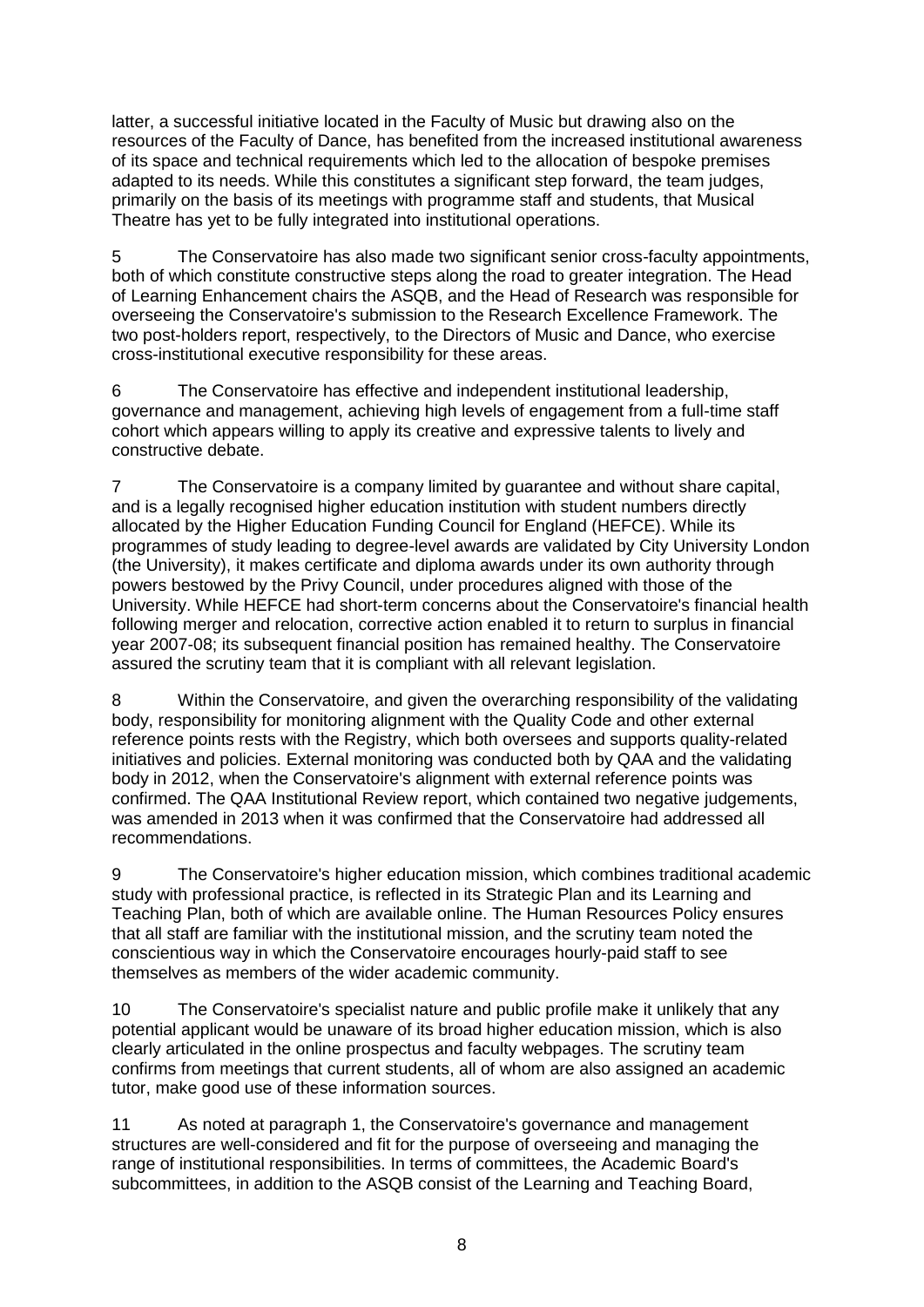Student Affairs Committee, Admissions and Scholarships Committee, Music and Dance Assessment Boards, Knowledge Exchange and Public Engagement Board, Equality, Diversity and Access Committee, Research Board, and Research Ethics Committee. Terms of reference are clear, and as far as possible mutually exclusive. Observations confirm that meetings are well supported and chaired, and justify confidence that all contributions are heard and respected.

12 Hourly-paid staff are not routinely committee members (though one hourly-paid member serves on the ASQB and hourly-paid staff are often members of programme committees), and, while the Conservatoire takes steps to ensure that their views and advice are made known, a more systematic approach to engaging such staff, many of them senior professionals with experience of a variety of higher education institutions, would bring an additional perspective to institutional-level deliberations. This is particularly so in a small institution where, inevitably, a small group of staff in managerial roles is a regular presence in both senior and junior committees; the composition of the Academic Board in particular is constituted almost entirely of office-bearing staff.

13 The leadership experience of the Board of Governors is as previously described. The Principal has extensive academic and higher education management expertise; the appointment of the Heads of Research and Learning Enhancement has further strengthened the senior team; faculty-level leadership is strategically and operationally effective, both Directors having professional and academic qualifications and credibility with their staff. At departmental level, observations confirm that the Conservatoire has succeeded in ensuring that more junior post-holders have added expertise in higher education leadership to their pre-existing professional abilities and commitment.

14 The development of academic policies and systems takes place against a background in which undergraduate teaching in each faculty is numerically dominated by one successful and highly selective programme. In this context development is predominantly incremental, though the scrutiny team confirms that students and external professionals are involved in planning. At master's level, most innovations taking place during the scrutiny were in teaching method not content, including developing use of the VLE, modifying attendance requirements, and extending the MA programme offer to include MFA awards.

15 Higher education policy implementation, which is competently managed and effectively communicated to staff of all levels, is geared to training students for careers as performers or in related roles. The Conservatoire, with the strong support of its Governors, encourages students to undertake public performances, and procedures exist for any necessary consequential adjustments to be made to attendance and submission rules.

16 The planning system is responsive to the external environment, and Governors are cognisant both of the steps being taken to implement the Strategic Plan and of the higher education context in which the Conservatoire operates. Recent monitoring and review activities have embraced such well-established policies as Learning & Teaching; Widening Participation; Research; Knowledge Exchange & Public Engagement; and the Financial Regulations. Academic Regulations are reviewed annually. The Conservatoire also undertook a helpful Internal Audit of Long Term Planning in January 2013.

17 The minutes of the Audit Committee and a suite of internal audit reports confirm that the Conservatoire has sound structures, policies and procedures for risk management.

18 Change management in higher education involves such factors as clear goals, effective management and staff commitment. The scrutiny team confirms, from documentary study and observations, that these requirements are in place, that they closely involve the Board of Governors, and that the Conservatoire is informed both by a common endeavour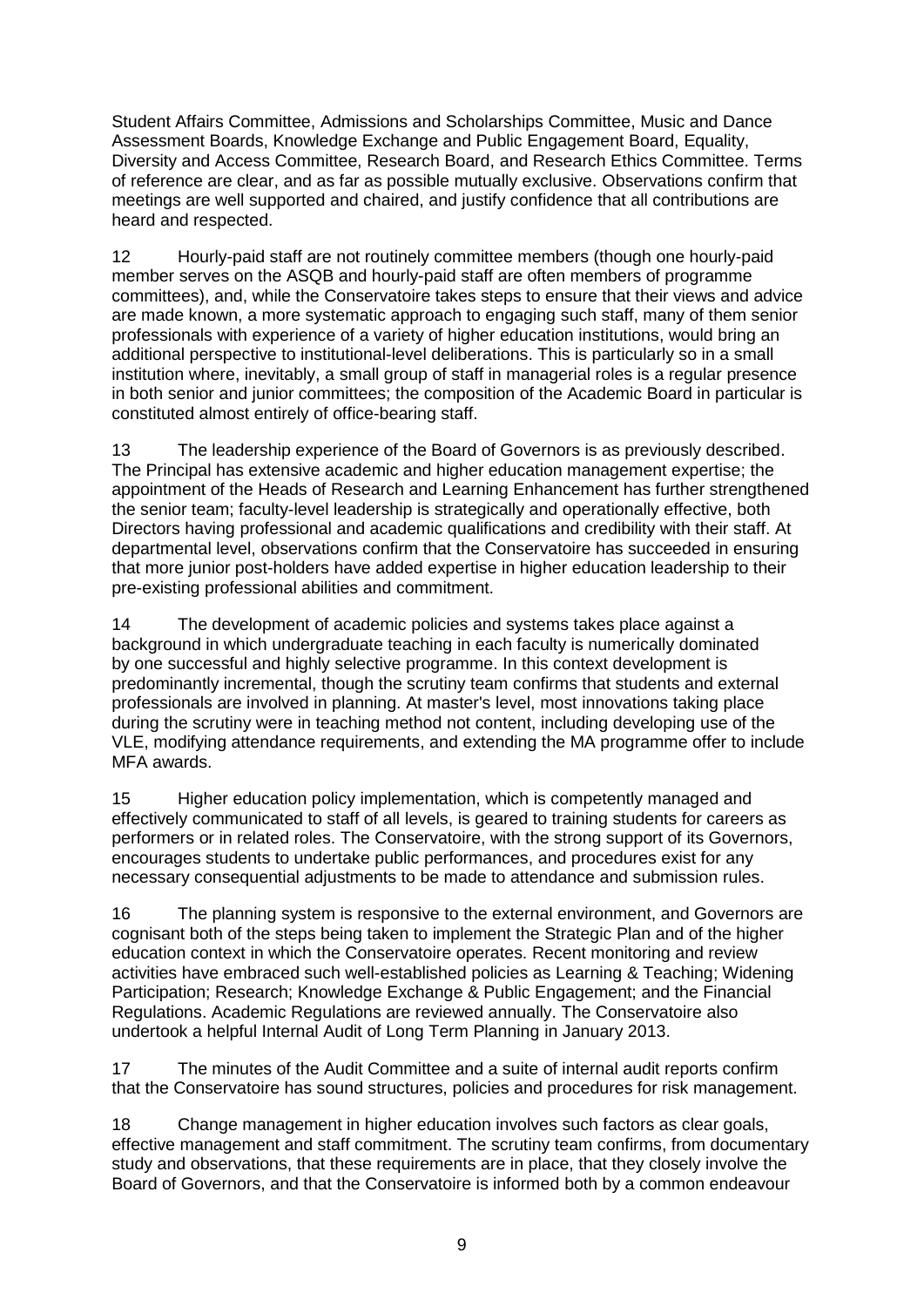and by an all-permeating realism. Contingency and scenario planning are regular features of senior meetings, and a joint governor-management working group has been established to oversee the current Institution Specific Targeted Allocation submission to HEFCE. Overall, the Conservatoire, buttressed also as it is by reasonable levels of reserves and unrestricted trust funds, is well placed to withstand all but the most severe future financial buffeting.

19 While responsibility for academic standards rests with the awarding body, the Conservatoire has discharged all its responsibilities in this area competently. Representatives of City University told the scrutiny team that the Conservatoire demonstrates a high level of 'ownership' of quality and standards; that appropriate systems are embedded; and that the University itself has learned from the Conservatoire and adopted some of its approaches. The most immediately relevant internal bodies, the ASQB and the two assessment boards, have a direct reporting line to the Academic Board; the assessment boards additionally report to the University Senate. These arrangements form a straightforward part of routine operations.

20 The University has devolved increasing responsibility to the Conservatoire as their relationship has evolved, its representatives telling the scrutiny team that in programme validation 'We're almost feeling redundant now'.

<span id="page-10-0"></span>21 The Conservatoire claims to have a clear understanding of the changes required should taught degree awarding powers be granted; the University expresses complete confidence in the Conservatoire's ability to exercise such powers; and the scrutiny team confirms both that planning is at an advanced stage and that the Conservatoire's ability to develop, evolve, monitor and review systems gives grounds for confidence that it would successfully manage the additional responsibilities involved.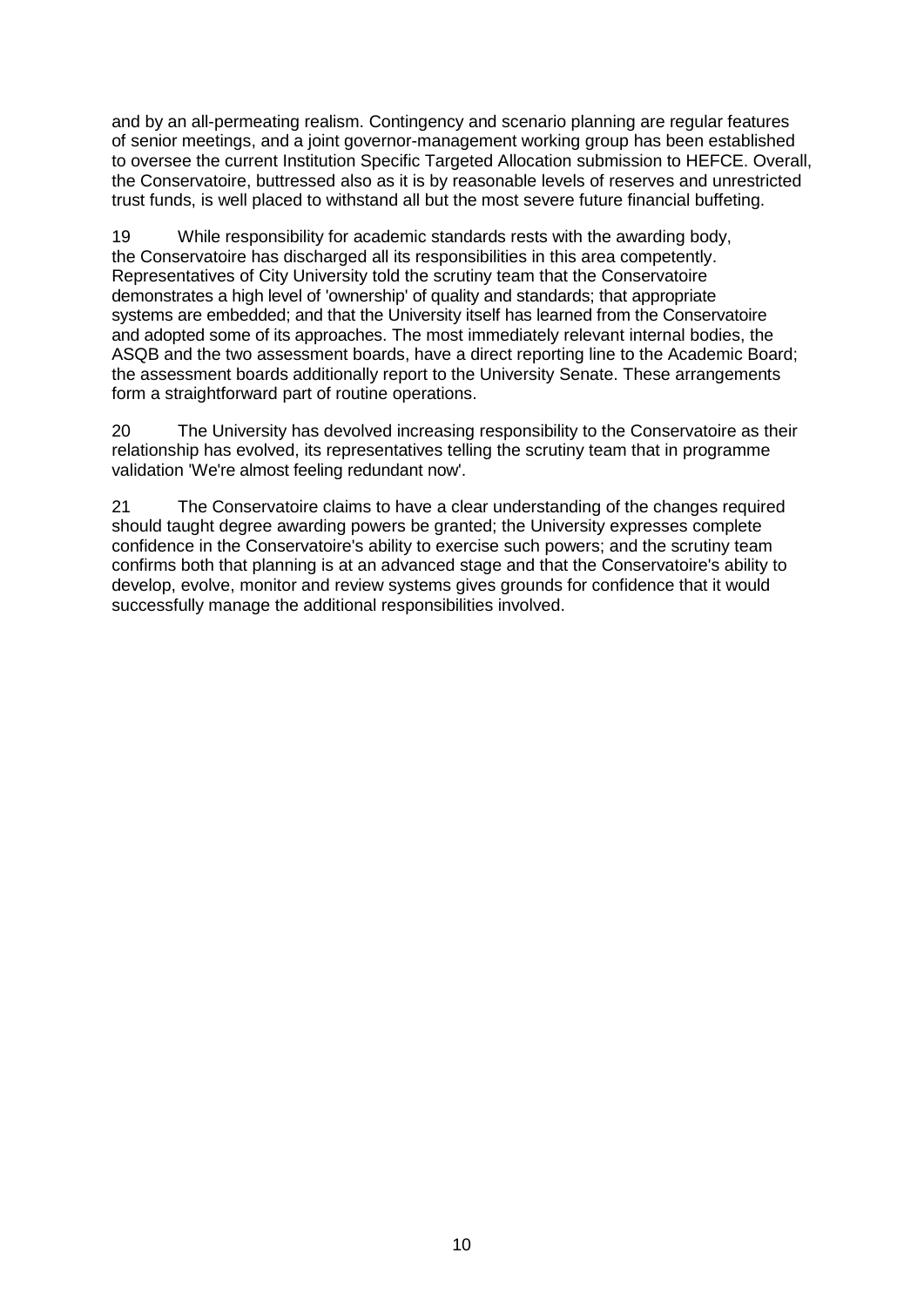### **B Academic standards and quality assurance**

#### **Criterion B1**

An organisation granted taught degree awarding powers has in place an appropriate regulatory framework to govern the award of its higher education qualifications.

22 The quality-related policies and practices, which together constitute the Conservatoire's regulatory framework, are subject to internal review. This is conducted on behalf of the ASQB, and encompasses annual programme evaluations, external examiner reports, periodic review (which takes the form of quinquennial revalidation), research degree reporting, and alignment with the Quality Code. The scrutiny team confirms, from documentary study, discussion (including with representatives of the awarding body) and observations, that procedures are consistently implemented.

23 In the event of taught degree awarding powers being granted, the present regulatory framework would form the basis of new regulations. QAA reviews of both the Conservatoire and the University suggest that this approach would be responsible and realistic. University representatives confirmed the maturity of the Conservatoire's regulatory framework, supported the application, and anticipated a smooth transition. The Conservatoire understands and is addressing the additional responsibilities, administrative as well as academic, which taught degree awarding powers would bring; the scrutiny team believes they would be competently discharged.

#### **Criterion B2**

An organisation granted taught degree awarding powers has clear and consistently applied mechanisms for defining and securing the academic standards of its higher education provision.

24 The Conservatoire produced evidence of awards at all levels being aligned to *The Framework for Higher Education Qualifications in England, Wales and Northern Ireland* (FHEQ). Both external examiners and the awarding body confirm unequivocally that this is so.

25 Ensuring the alignment of the Conservatoire's higher education provision to the Quality Code falls to the ASQB. A revised Academic Quality Handbook was introduced in 2014, based on an analysis of each aspect of the Quality Code, and a range of observations testifies to the thoroughness with which the mapping is undertaken as well as to the adequacy of review procedures more generally. Observations of assessment boards confirm the robustness of institutional examining and the overall security of academic standards. The conscientious work of the Board of Governors, the Academic Board and the ASQB testifies to the diligence of the Conservatoire's oversight of academic standards.

26 The Director of Music was a member of the review group for the most recent *Subject Benchmark Statement: Music*. Relevant Subject Benchmark Statements are basic to programme design and a point of reference for validation panels. External examiner reports confirm that alignment with Subject Benchmark Statements is complete.

27 Programme specifications are constructed and amended in programme validation, review and modification procedures and published on the Conservatoire's website. The scrutiny team confirms, following a sampling exercise, that they are fit for purpose and in line with national norms and expectations.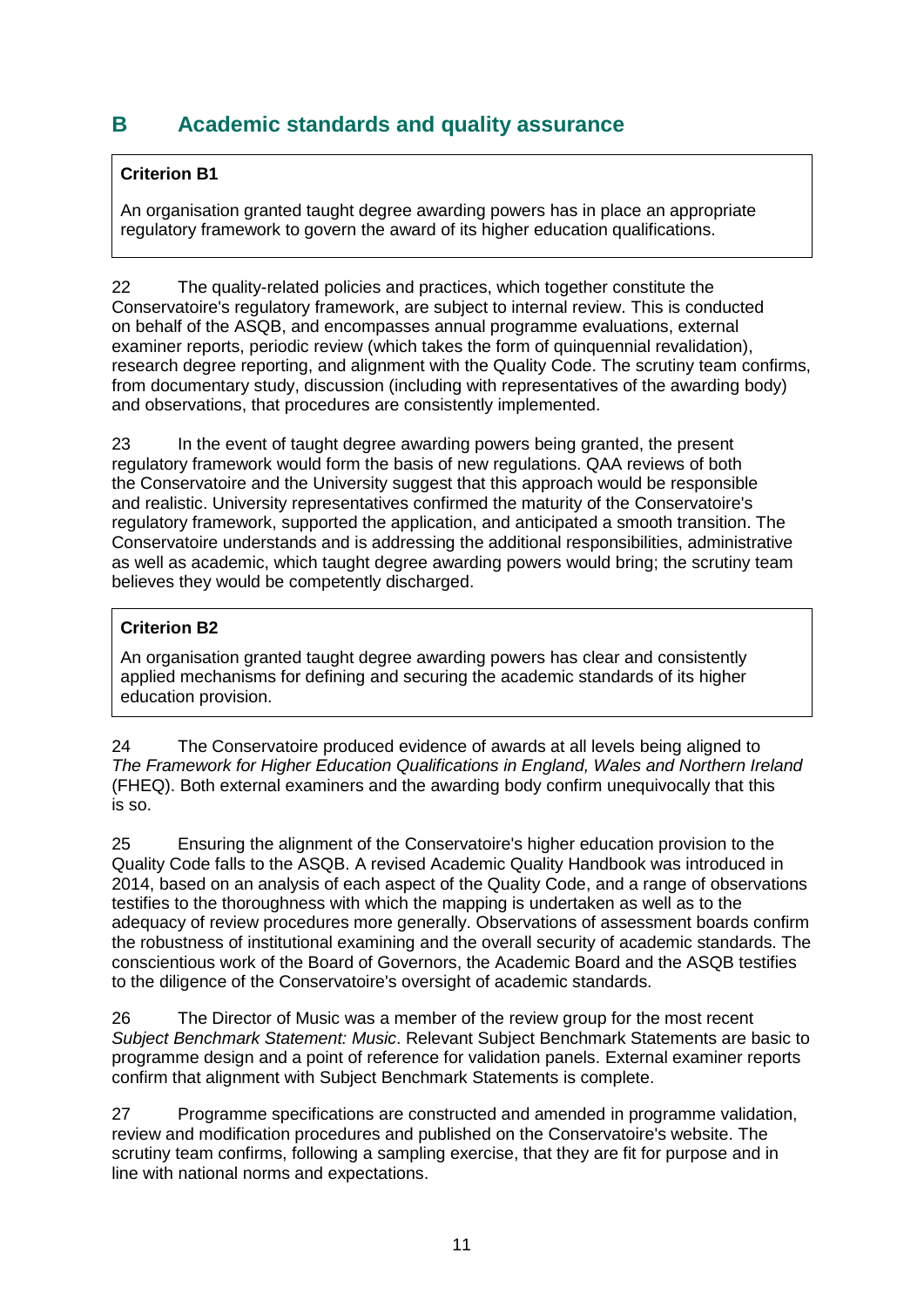28 Advice from external peers is incorporated in programme validation and revalidation, both in consultation events and in the inclusion of an external adviser on validation panels. When the scrutiny team queried the effective externality of one member, a longstanding senior and highly respected external adviser to the department, the Conservatoire responded that the individual concerned had not been a Conservatoire nominee. Overall, the Conservatoire is active in seeking and engaging with external academic and professional peers. Its programmes are not subject to statutory regulation.

29 The Conservatoire has delegated authority for annual monitoring. The method chosen is based on peer review conducted by a cross-institutional working group which audits and comments on evaluation and development plans, considers evidence which includes feedback from external examiners and students, and reports to the ASQB. This Board audits the process and reports to the Academic Board and thence the awarding body on its soundness and integrity. Both the Conservatoire and the University express confidence in the method, which is regularly reviewed at institutional level.

30 Procedures for programme validation and the review of existing programmes are as specified by the University. They are well recorded and overseen at institutional level, with the Academic Board receiving regular reports on actions following validation events. The scrutiny team found the arrangements thorough, and confirms that they include external involvement and are conscientiously undertaken.

31 The Directors of Music and Dance prepare annual budgets in consultation with programme teams. Decisions are made by the Principal's Management Group on the basis of evidence of which much is derived from annual monitoring. Staffing needs are kept under review at programme level, in-faculty staffing reallocations and reassignments are the responsibility of the Director; at institutional level new staffing applications are considered within the annual budget round, with decisions made on the basis of academic prioritisation. The relationship between academic planning and resource allocation is clear.

#### **Criterion B3**

The education provision of an organisation granted taught degree awarding powers consistently meets its stated learning objectives and achieves its intended outcomes.

32 Strategies for learning and assessment are discussed at validation, monitoring and revalidation, taking into account programme level, the nature of the discipline, entry profile and assessment load. The Conservatoire drew the scrutiny team's attention to a revalidation in which discussions with the external examiner had helped revise and realign both the techniques taught and the assessment metrics. Observations of departmental meetings confirmed the competence of the Conservatoire's approach to academic planning. The team confirms the consonance between learning and assessment strategies on the one hand and academic objectives and intended learning outcomes on the other.

33 Policies and procedures for programme design, monitoring and review are accurately specified in the Academic Quality Handbook, where helpful guidance is supplemented by targeted staff development sessions. Procedures are discussed at all institutional levels. An observation of a departmental meeting in the Faculty of Music noted a Head of Department's in-depth knowledge of relevant policies in the course of a lively and well-informed discussion on curriculum enhancement.

34 At faculty level, managerial responsibility for amending or improving programme proposals lies with the Director (assisted by the Faculty Management Group), who is tasked with ensuring adherence to the procedures specified in the Academic Quality Handbook.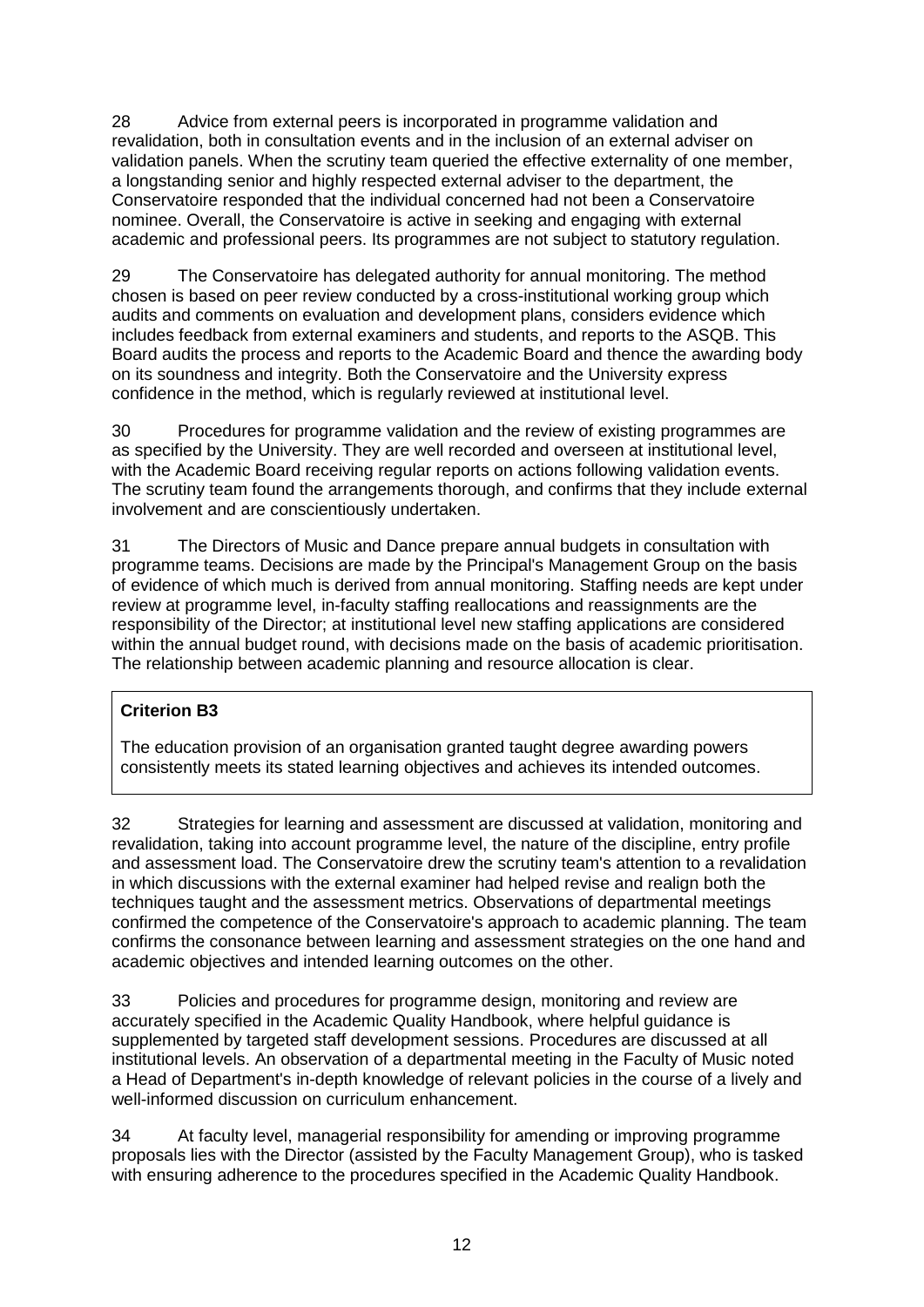Proposed amendments are submitted through programme committees to the ASQB, which is chaired by the Head of Learning Enhancement to ensure that decisions are independent of programme management and which has delegated authority. An annual report on programme and modular changes designed to guard against the danger of accumulated changes leading to unintended variations in learning outcomes is submitted to the Academic Board. These arrangements are clear and appropriate.

35 At undergraduate level, the Conservatoire's programme structure is almost entirely focused on Music (including Musical Theatre) or Dance, with little or no variation. In those postgraduate programmes where alternative pathways are available, coherence is tested at validation, monitoring and review. The scrutiny team noted a small number of changes to structure or assessment, largely in response to programme-level recommendations. For example, in one taught postgraduate programme the range of module choices was reduced to create greater coherence; in another, assessment weightings were adjusted to enable students to set priorities within their programme pathways.

36 Confirmation of the availability of adequate learning resources and support is a condition of programme validation; their continuing fitness for purpose features in monitoring and review. That due consideration is afforded to this issue was demonstrated in observations of validation and revalidation events, where the appropriateness of the support environment and its match to the curriculum were the subjects of careful scrutiny.

37 Within the Conservatoire's academic structure, three main elements confirm that attention is paid to the alignment of learning support and quality management. First, in combining the role of Registrar with that of Director of Academic Services, the Conservatoire aims to achieve parallel senior-level oversight; secondly, in relocating responsibility for academic learning support from Student Services to the Learning Enhancement Unit it aims to strengthen its link to programme development; thirdly, in requiring the Learning and Teaching Board, which oversees annual monitoring reports, to consider annual departmental plans from the perspective of both learning and teaching, and support services and to make recommendations to the Academic Board, it aims to ensure that the link is embedded in routine operations. These arrangements are appropriate and appear effective.

38 The Conservatoire has one blended learning programme, the first cohort of which completed in December 2014. It involves block periods of study punctuating continual remote learning, and is subject to the same quality and standards procedures and requirements as on-campus programmes. The scrutiny team established that students make sound use of the VLE to maintain contact with staff and with each other.

39 The Conservatoire's quality management procedures are subject to University regulations, follow a traditional cycle of validation, monitoring and review/revalidation, and are aligned with all relevant reference points. Observations confirm that these procedures are competently implemented.

40 The Conservatoire explains assessment criteria in all relevant student-facing documentation and the VLE. Staff receive appropriate guidance, and regular meetings enable module and component leaders to ensure that assessment tasks are communicated as necessary. The scrutiny team paid particular attention to the extent to which students understand the procedures for assessing performance. They confirmed that they are familiar and comfortable with the procedures involved, and understand the use and importance of external involvement in performance assessment.

41 Responsibility for reviewing assessment practices falls to the ASQB, reporting annually to the Academic Board. The scrutiny of annual monitoring reports covers this issue in detail and includes an analysis of external examiner reports, which confirm the alignment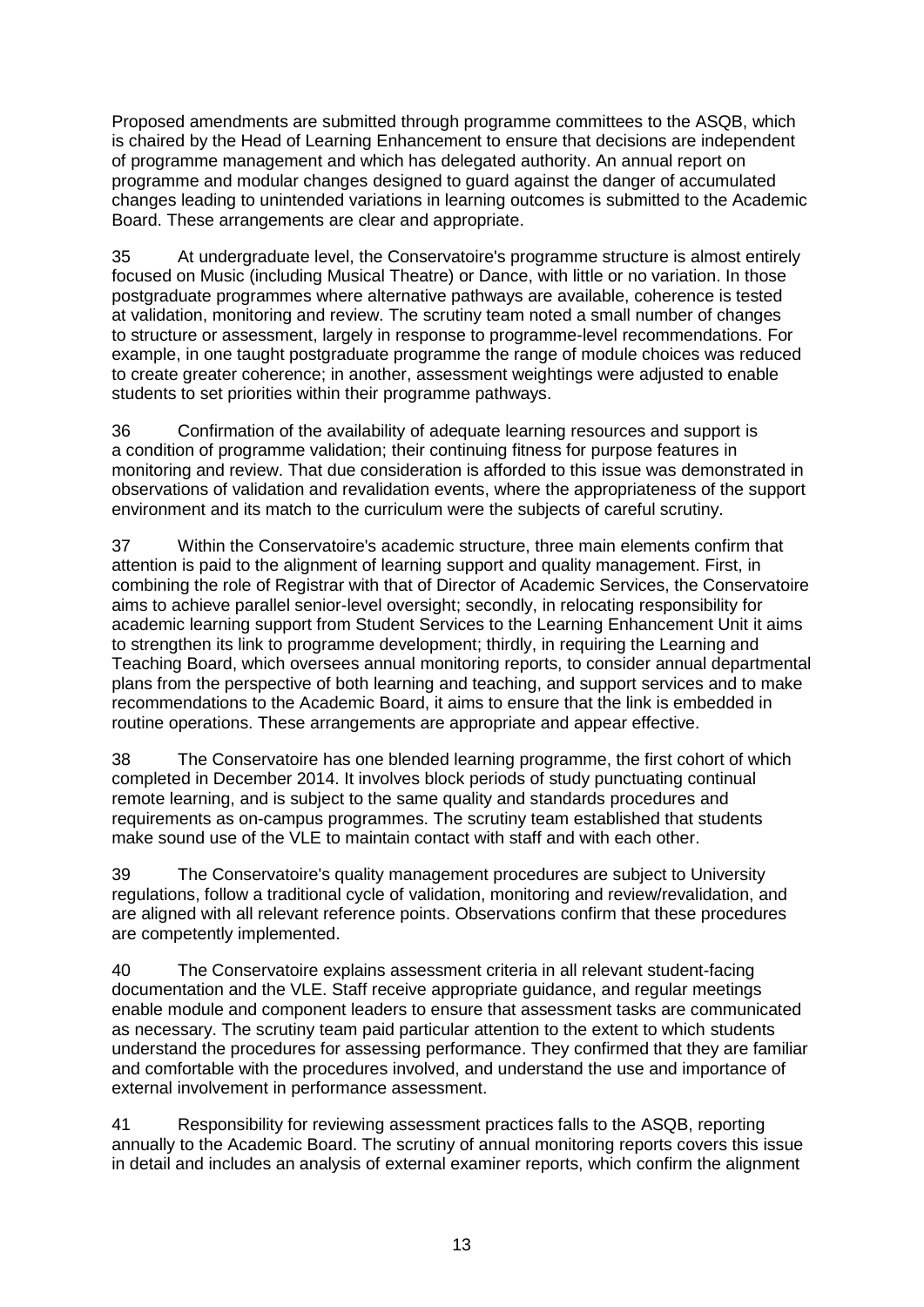of assessment practices with learning objectives and outcomes. In an observation of the ASQB thorough consideration was given to the available evidence.

42 Heads of studies and programme leaders are responsible for ensuring that staff who mark or moderate student work are appropriately qualified, and that moderation and reporting procedures are accurate and timely. The nature of the professional practice at the Conservatoire is such that many academic staff are part-time or hourly paid. The work of the minority of such staff with assessment responsibilities is moderated by internal peers, and a sample is scrutinised by external examiners. All panels assessing performance include external assessors. Moderation and monitoring meetings appear effective in ensuring inter-assessor consistency and reliability.

43 External examiners consistently express satisfaction with the reliability and validity of assessment. Observations of an assessment board in each faculty found the meetings effectively chaired, the administration and papers excellent, and external examiners positive about all aspects of their involvement. Papers from the boards contribute to annual monitoring, where statistical data on assessment outcomes are also considered and addressed institutionally, and to forward planning at programme and departmental levels.

44 One MA programme, suspended in 2013 when aspects of the curriculum were incorporated into other master's level programmes, was formally closed in 2015 when the faculty did not pursue revalidation; no students were affected. Recruitment to another MA has been suspended for the next academic year on the ground of non-viability. In this case appropriate action has been taken to safeguard the interests of the one applicant and the few continuing students, who are being taught out.

#### **Criterion B4**

An organisation granted taught degree awarding powers takes effective action to promote strengths and respond to identified limitations.

45 The cycle of annual monitoring and review begins at departmental level, and, through the reporting mechanisms described above, involves detailed scrutiny at committee level. Observations undertaken throughout the scrutiny confirm the existence of robust debate and a determination to strive for the best and then to make it better still. This is not an institution where staff are lacking in self-criticality.

46 In addition to routine aspects of quality management, the Conservatoire has demonstrated its commitment to critical self-assessment in appointing an institutional-level Head of Learning Enhancement; in its panel review (by members of the Learning and Teaching Board and staff members from both faculties) of learning points from annual monitoring; and in the ASQB's annual report to the Academic Board, which reports on the outcomes of the year's monitoring and review procedures and contributes to charting a pathway for the following academic year.

47 The monitoring and review of learning objectives and outcomes are integral to course management. For example, annual monitoring requires academic managers to report on student learning achievement and outcomes against stated learning objectives. An observation of a departmental discussion demonstrated that this was carefully done and led to planned improvements to students' learning experience.

48 Internally, the two faculties act as peer reviewers for each other in monitoring and review, collaborating also in a cross-faculty panel which reviews annual monitoring reports. The two Directors also act as Chairs of each other's diploma validation events. Externally,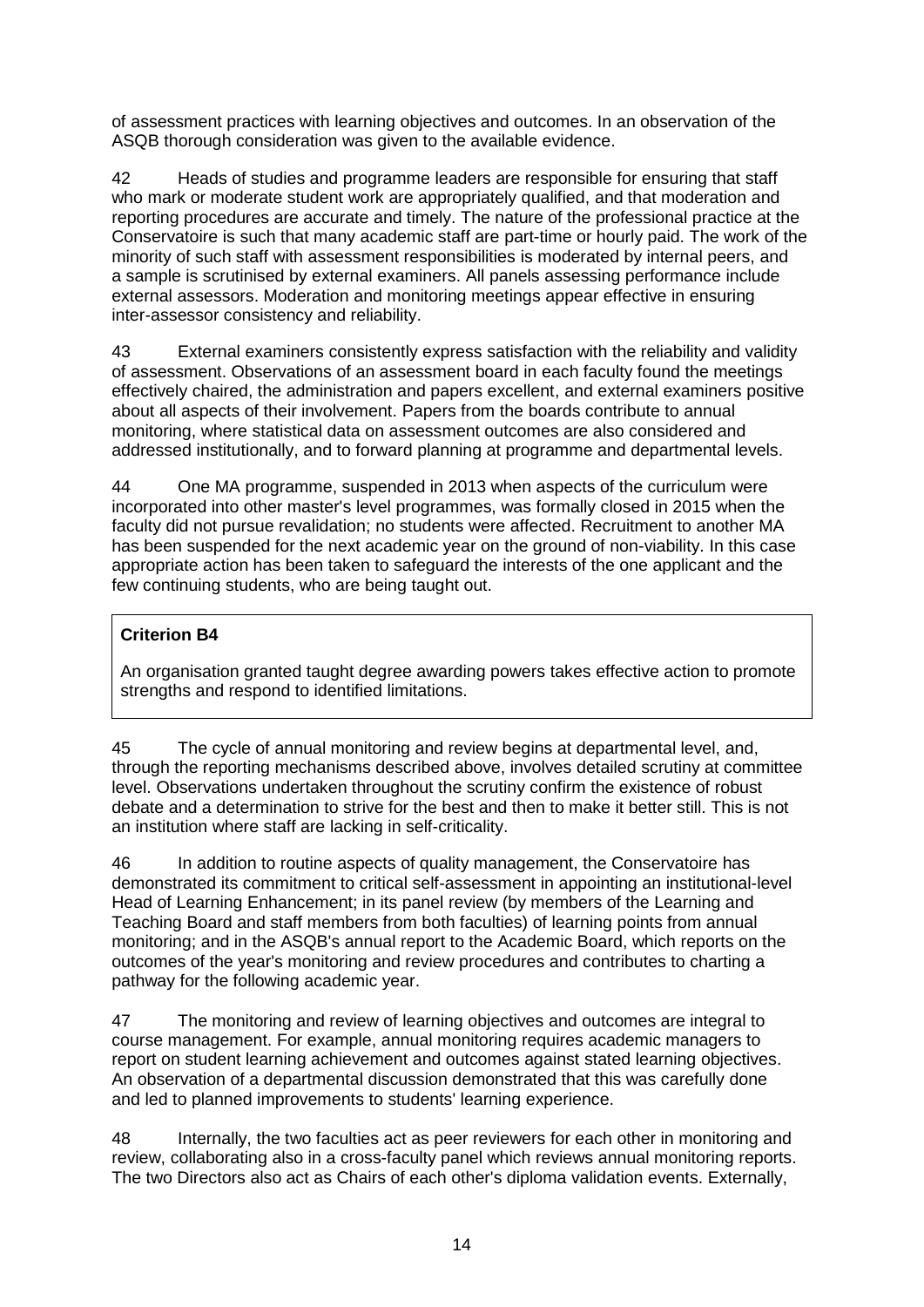all validation, monitoring and review events include external participants, normally from other higher education institutions as well as from the professions; external assessors are necessarily used in performance assessment.

49 The appointment of a Head of Learning Enhancement reflects an institutional-level commitment to ensuring continuous improvement at a level which transcends subjectspecific teaching in Music and Dance; and annual monitoring serves a good purpose in indicating the soundness of academic provision and currency of programmes by means of a peer-review method which secures the engagement of staff directly involved in programme delivery.

### <span id="page-15-0"></span>**C Scholarship and the pedagogical effectiveness of academic staff**

### **Criterion C1**

The staff of an organisation granted powers to award taught degrees will be competent to teach, facilitate learning and undertake assessment to the level of the qualifications being awarded.

50 The Conservatoire provided the curricula vitae of all staff. They were detailed, extensive and scrutiny-relevant, revealing a rich variety of educational and professional expertise. In terms of academic qualifications, 35 full-time and 14 part-time staff have PhDs or its equivalent; 90 full-time and 20 part-time staff have master's degrees; of the nongraduate staff almost all (89) are part-time teachers whom the Conservatoire has judged to have equivalent professional qualifications. There are 219 staff involved in professional practice, either as performers (solo or as members of leading orchestras or ensembles) or in a performance-related capacity (for example as composers or choreographers); 47 are members of the Higher Education Academy; 28 have leadership roles; the remaining 229 are teaching staff. Of the 190 staff in the Faculty of Music, 51 are salaried and the remainder hourly-paid; of the 58 staff in the Faculty of Dance, 24 are salaried and 34 hourly-paid.

51 The scrutiny team examined the experience and qualifications of hourly-paid staff. Such staff contribute to the life of the Conservatoire in many ways, not only in providing individual training in the faculty of Music, but also in performing, teaching, writing and giving workshops and masterclasses in both faculties. While noting that some staff teach to an academic level above their own, the team confirms that this is not unusual in professional training programmes (many such staff also teach in other conservatoires). Any lack of formal credentials is compensated by extensive professional experience and reputations; few such staff are involved in academic assessment; none has sole decision-making responsibility.

52 Of the Conservatoire's 257 academic staff, 160 are members of their respective specialist or professional bodies, and evidence exists of widespread engagement with pedagogic discipline development. All salaried staff are subject to performance review to ensure that their expertise and involvement are regularly updated, and the professional involvement of hourly-paid staff is now also monitored. The scheme requires each relevant staff member to submit a self-assessment form identifying institutional needs and priorities, and the Conservatoire actively encourages staff to engage nationally and internationally with (in particular) practice-related pedagogic issues.

53 The scrutiny team studied the evolution of the Conservatoire's research profile, noting that all staff are now required to update their curriculum vitae annually to show that their knowledge is relevant and current. While only a minority of salaried staff are, or are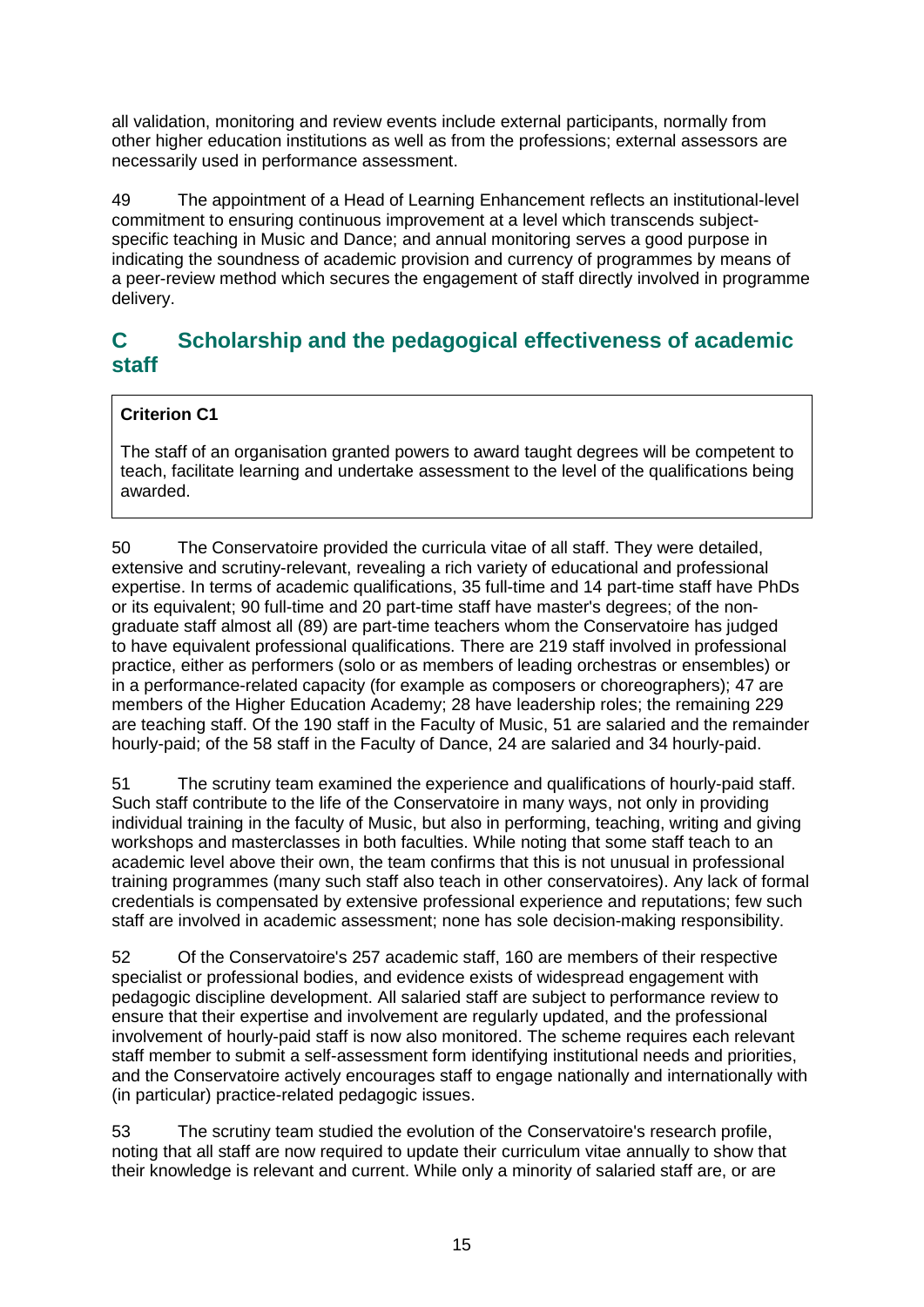likely in the short term to become, research active in the traditional sense, the team found widespread understanding of the nature of practice-led research, noting that 207 staff describe themselves as active in research or scholarship (as broadly defined). The Learning and Teaching Plan aims to develop a model of research informed by professional practice as well as traditional scholarship, some or all of it in a manner falling within the definitions of research set by the Research Excellence Framework. While this approach may not sit comfortably with traditional models outside the conservatoire sector, the Conservatoire articulates an aspiration to develop a research and development infrastructure facilitating links between artistic practice and higher education teaching. While it is reasonable to anticipate that the Conservatoire will develop its research profile primarily within this framework, it is also fair to acknowledge that this is as yet by no means fully achieved.

54 While the Conservatoire's main research strengths are practice-based, in the past three years staff have also produced seven books, 14 book chapters, 32 articles and 46 conference papers. The submission to the Research Excellence Framework consisted of 11.6 full-time equivalent staff, achieving a modal (50 per cent) 3\* result, with 18 per cent 4\* and no unclassified; this result met or exceeded internal expectations.

55 The Conservatoire takes steps to ensure that research students engage, through their studies, with additional eminent and experienced figures in professional practice. In Music this can involve membership of a named professional ensemble, whether as soloist, conductor, director or ensemble member; in Dance it can include providing masterclasses for a leading professional company. In either case involvement in an arts-related charity or funding body, and authorship of a significant number of invited or otherwise published articles, whether peer-reviewed or in professional journals, are potentially relevant criteria for staff teaching on, or otherwise supporting, doctoral programmes.

56 Doctoral supervisors are required to have a doctorate or equivalent professional standing, and show evidence of engagement in research and scholarly activity commensurate with teaching at this level; they are supported by supervisory teams (normally of two), at least one of whom must be an internal member of staff, who has undertaken formal supervisor training.

57 Full-time salaried teaching staff are allocated 20 days to undertake approved staff development activity (pro rata for fractional staff), and recently-introduced terms and conditions for hourly paid teaching staff clarify professional development expectations. The Learning Enhancement Unit, the focus for staff development, is developing a Higher Education Academy-accredited professional teaching qualification to increase the number of accredited staff; while the appointment of an Institutional E-Learning Technologist has supported the programme of training in the use of the VLE. The scrutiny team confirms, from observations and discussion, that considerable interest exists in the institutional staff development scheme to the point where demand currently outstrips resources, a situation which will be reviewed in the next budget round.

<span id="page-16-0"></span>58 The most senior figures in the institution are significant figures in higher education. Both the Principal and the two faculty Directors have extensive and high-profile senior external involvements, and all academic staff with leadership roles have engagements with other higher education institutions through, for example, involvement as external examiners in 37 cases, and as validation panel members in 21 cases.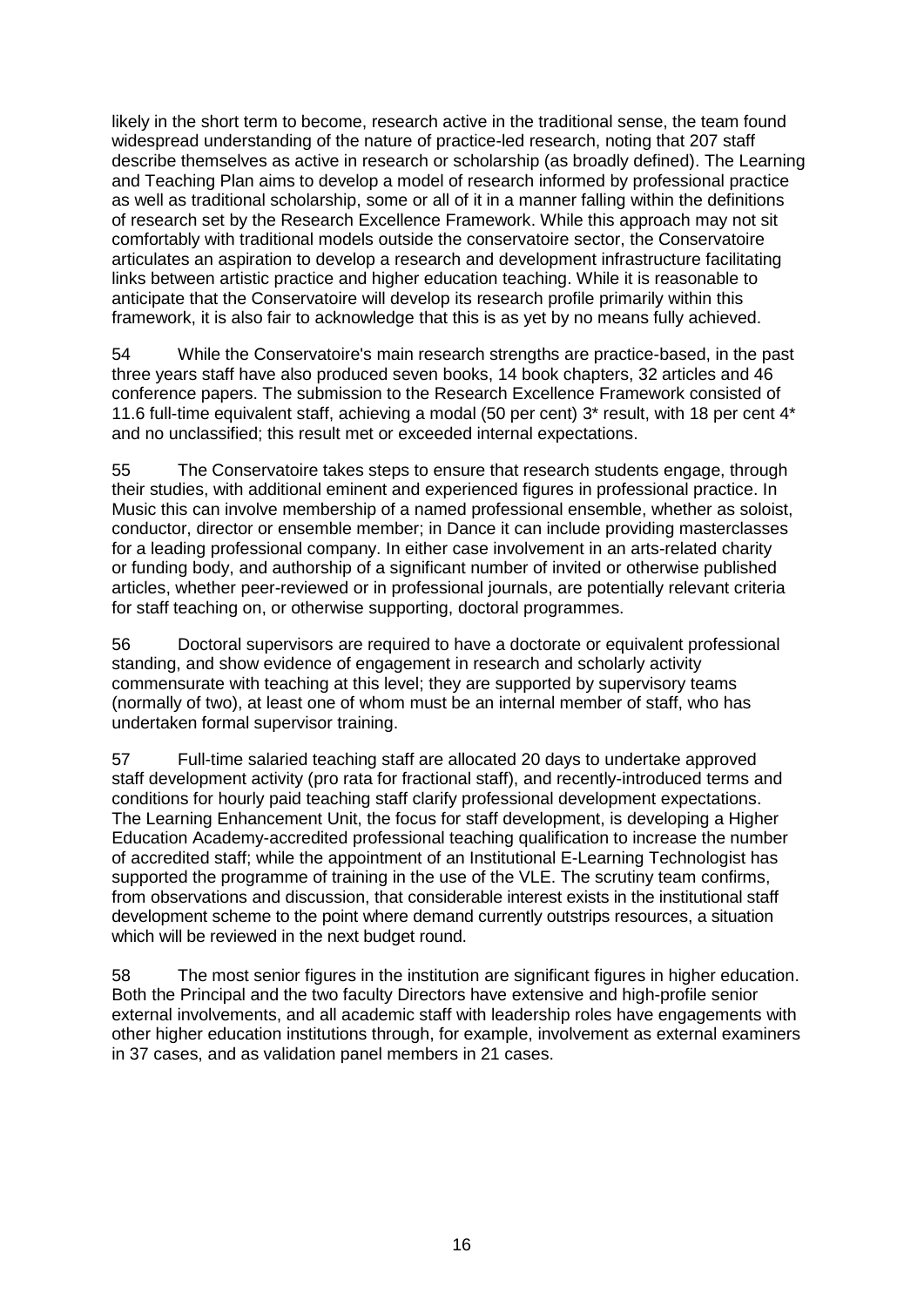### **D The environment supporting the delivery of taught higher education programmes**

#### **Criterion D1**

The teaching and learning infrastructure of an organisation granted taught degree awarding powers, including its student support and administrative support arrangements, is effective and monitored.

59 From a range of observations, the scrutiny team found that the Conservatoire gathers and evaluates evidence of the effectiveness of learning and teaching at all levels, from the Board of Governors and the Academic Board to departments and programmes. The validating body commended the Conservatoire on the quality of annual monitoring, and the procedure has subsequently been augmented by the introduction of discussions between Learning and Teaching Board representatives and heads of selected support services to strengthen the link between academic and resource planning to support learning and teaching (see paragraph 37). Given that the Conservatoire already scores well on learning resources in the National Student Survey (its overall position in 2015 was =141), this procedure, in addition to the recent strengthening of e-technology support can fairly be described as reflecting a commitment to make strong facilities ever better.

60 Formal written feedback to students is provided in line with the policy on the return of assessed work: this policy allows 21 working days for the return of work - four weeks and one day in term time, but excluding vacations. This has attracted criticism from students and in external reports. First, in the National Student Survey satisfaction with the timeliness of feedback on assessed work achieves some of the Conservatoire's lowest scores, ranging from 43 per cent to 70 per cent; secondly, both the 2008 and the 2012 QAA Institutional Reviews addressed this point. The 2008 report recommended that the Conservatoire 'consider carefully the evidence from student feedback relating to the timeliness of the return of student work, to ensure that agreed policy is followed'; the 2012 review recommended that it 'review its current policy on the return of formally assessed work to ensure that all such work is returned within a time frame which supports students' future learning needs and with feedback that is consistently of good quality'.

61 The scrutiny team's first concern is that students claim that the policy itself does not always support their future learning needs (one described the 21 working days as 'feeling like an eternity'), a particular problem arising when the deadline extends beyond term dates; the second is that full compliance with the policy has yet to be achieved. The Conservatoire, while stressing that day-to-day formative feedback is routinely provided orally, states, and the scrutiny team confirms, that monitoring of adherence is under way; additional resources have been allocated for this purpose; most such feedback is now returned on time; and the Conservatoire has taken remedial action in some cases when this has not happened. Nevertheless, the combination of the National Student Survey scores and the fact that the matter has been the subject of recommendations in successive QAA reviews four years apart demonstrates that while efforts to ensure adherence to the policy have engaged the Conservatoire over a number of years, the problem has yet to be fully resolved.

62 Much of the work associated with the performance aspect of the degrees is undertaken by students on a day-to-day basis, so immediate formative feedback is provided both in class and individually. The Learning Enhancement Unit is working with programme staff and student groups to encourage students to recognise and make full use of the feedback they receive.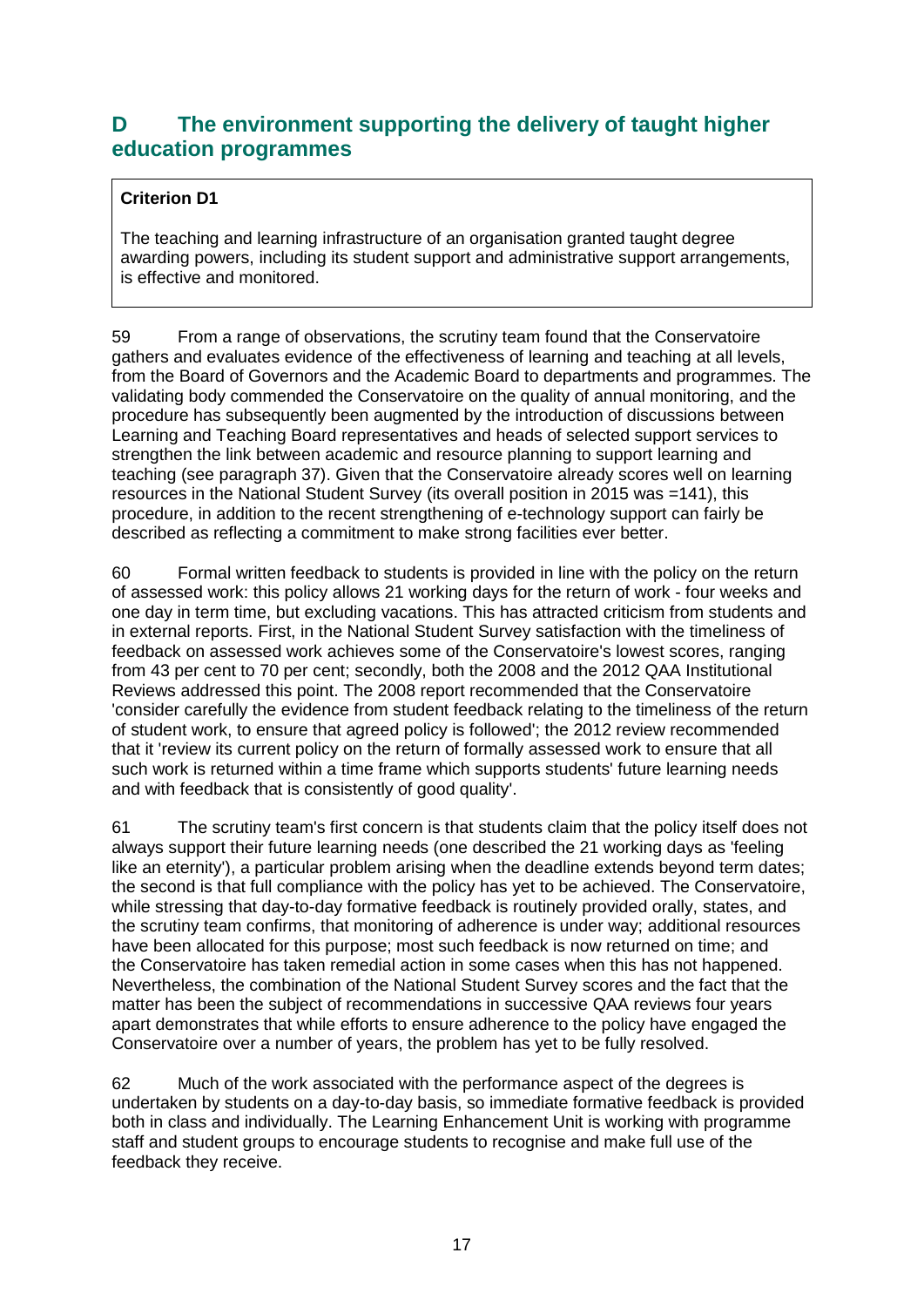63 In both faculties, students have access to academic support, and those who spoke to the scrutiny team expressed strong satisfaction with the personal, academic and professional attention they receive, valuing also, and in particular, the expertise of the many practitioners who contribute to their teaching and orient them towards their future careers.

64 The Conservatoire's vehicles for securing stakeholder feedback include induction, collaboration between staff and students, training sessions for student representatives, the Student Charter, the Student Affairs Committee, and the Student Ambassador Scheme, which involves students working directly with a range of stakeholders including staff, Governors, the Principal and honorary fellows.

65 The nature of the disciplines and the size and culture of the Conservatoire mean that students have ample opportunity to express their views frequently and informally; staff are reported as responsive to students' feedback. This practice extends to the CoLab initiative (see paragraph 4), where evidence was found of regular and systemic evaluation of the student experience and of student feedback from across the range of provision contributing to changes to the broader curriculum, the provision of more social space, and improved access to library resources.

66 The Registrar, as Director of Academic Services, is charged with ensuring that student feedback is considered and addressed. The results of external surveys, most notably the National Student Survey, receive detailed formal attention. Securing student engagement with internal evaluation mechanisms, notably surveys, has proved challenging, however, and the scrutiny team found evidence not only of low levels of participation in formal student evaluation returns but of a further decline following a move to electronic surveys. At the time of the scrutiny this move was undergoing re-evaluation, and the Learning Enhancement Unit was exploring with faculties and the Registry how best to increase feedback response rates; the problem has yet to be solved.

67 The scrutiny team observed the contributions of student representatives at academic committees and the Board of Governors, finding them often effective and engaging. Students' views as well as those of music and dance professionals from the Conservatoire's wide network of contacts also contribute to internal and periodic review panels.

68 The Conservatoire provides potential applicants with extensive information, explaining in professionally relevant terms the expectations and skills required of them, including the aspects of health and safety pertinent to a performance context. The two-week induction programme, which includes registration, practical issues, room bookings, equipment training and hiring and library induction, aims to ensure new students have all necessary information and are fully prepared for their programme; their involvement in CoLab continues this theme.

69 As well as leading on enhancement initiatives and chairing key committees, the Head of Learning Enhancement coordinates a working group on the transition of students to higher education and student induction. Particular induction activities are offered for international students and those with disabilities, the latter typically being around 20 per cent of the population. The Student Affairs Committee reviews induction arrangements on an annual basis, and the Equality, Diversity and Access Committee reports annually to the Academic Board. Students spoke particularly well of the support available for students with dyslexia, those requiring physiotherapy, and those with aural impairment. The scrutiny team found that the Conservatoire's proactive and successful methods of student induction take account of the needs of many groups of students with a disclosed disability.

70 The Board of Governors and the Academic Board receive reports on resource issues arising from annual monitoring and revalidation. The scrutiny team heard examples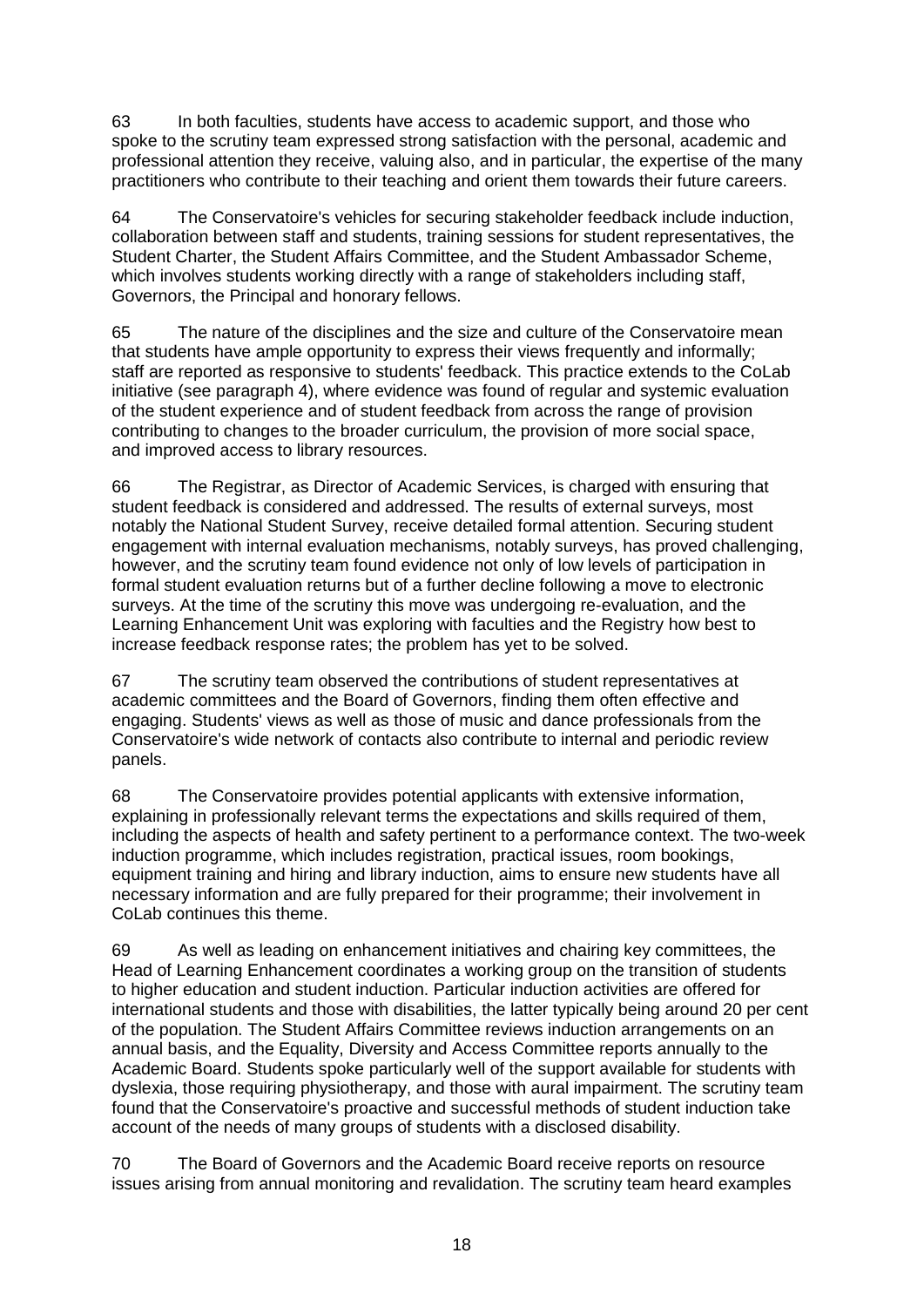of recent enhancements, including (following representations from staff and students) the strengthening of resources for Musical Theatre, building on the existing provision of bespoke dance and music spaces, external professional venues, a health suite, a composition suite, recording studios and an extensive range of instruments and scores.

71 The scrutiny team learnt of improved consistency of staff use of the VLE - a trend likely to continue following the strengthening of the technical staff complement.

72 The development of the range of student services is overseen by the Principal's Management Group. The quality of such services is reviewed by the Student Affairs Committee, in annual monitoring, and by the services themselves, deploying methods which feed into departmental and faculty annual plans. The Department of Student Services, managed by the Registrar, operates through a team of student advisers and specialist coordinators, and involves counselling, health services, international student support and (in conjunction with the Learning Enhancement Unit) addressing learning support needs.

73 Only a minority of students expect to gain a permanent job on graduation, as most plan to become freelance professionals. In this context the scrutiny team noted in particular the developing contribution made by the Careers Service, the provisions of which include lectures on taxation and self-assessment; support and guidance for two years following graduation; support for postgraduate students in producing professional portfolios; advice on such matters as website building, marketing oneself, obtaining an agent and creating an audience; and mock auditions.

74 The Conservatoire makes appropriate use of student progress and related data to inform decision-making in quality and standards, outperforming its benchmark group and sector averages. The Principal's Management Group monitors this data closely, develops key performance indicators, and is advised by the Data Quality Group on the internal use of management information, complaints statistics and external benchmarking. Assessment Boards monitor and make judgements on students' achievements; absences from class are closely monitored. The systems in place appear wholly effective.

75 Complaints and appeals procedures are aligned with those of the University as awarding body. Appeals procedures for validated degree programmes are a University responsibility; students are made aware of where to locate the necessary information. Advice and information on the complaints procedure are published on the VLE and in handbooks, and support staff are available in an advisory capacity. While few formal complaints are reported, an annual report on complaints, appeals and disciplinary cases is addressed appropriately. The Conservatoire has effective procedures for handling student complaints.

76 The Conservatoire is committed to the professional development of staff, and operates a professional review system at departmental level. The scrutiny team heard of the many opportunities for staff to engage in professional development, including an array of activities, professional body and cross-departmental events and meetings. Annual performance reviews and departmental plans record and plan professional development opportunities.

77 Information about academic provision is checked both internally and by the University. The internal auditors report regularly on the scrutiny and accuracy of data and information. The information about academic provision on the Conservatoire's website appears clear, accurate and up to date; students reported finding it so, both when making an informed choice as to whether to apply and subsequently.

78 The Conservatoire provides comprehensive support for students with learning needs and disabilities and for international students, and their needs and progression are